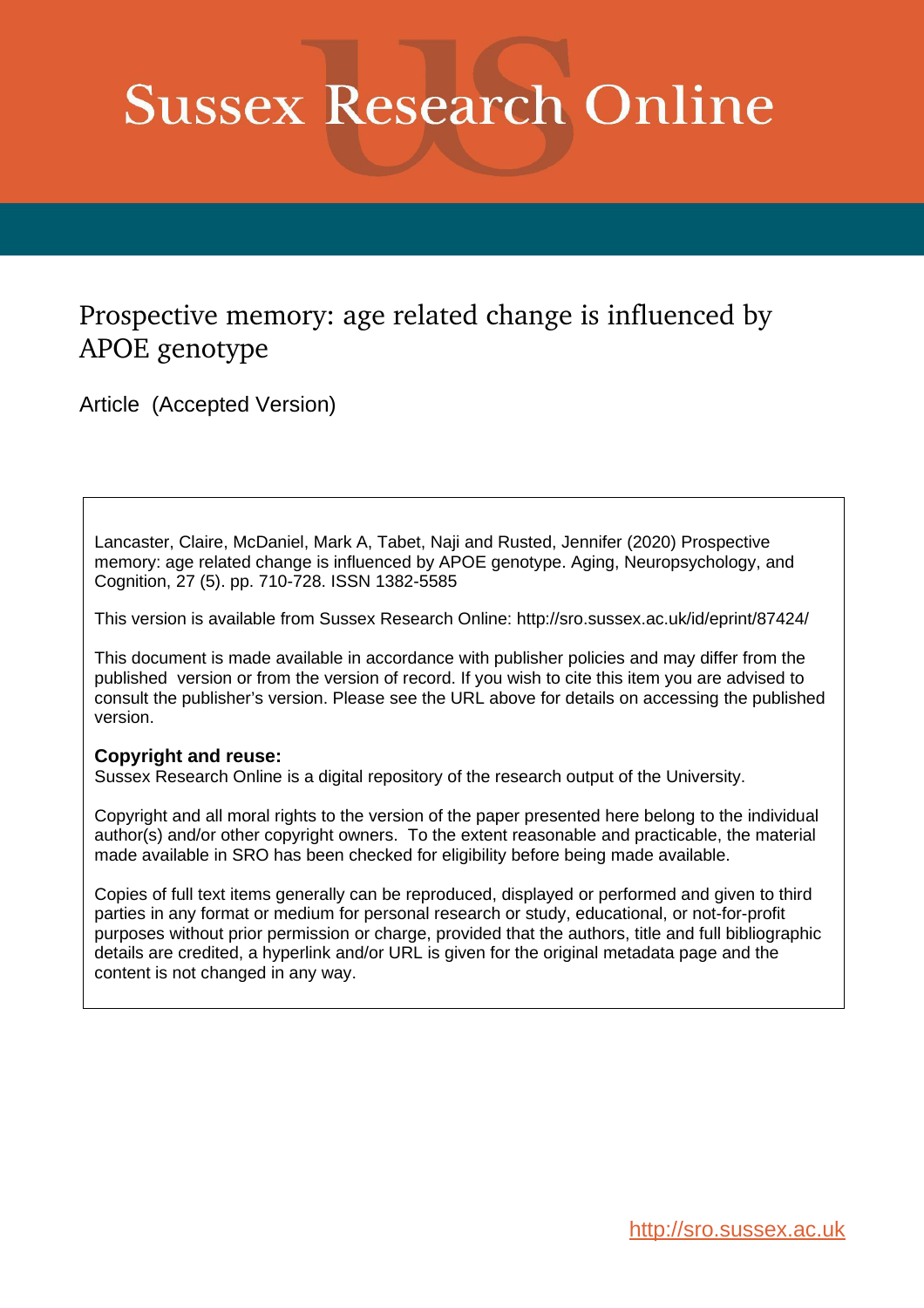# **Prospective Memory: Age related change is influenced by APOE genotype**

**Dr. Claire Lancaster<sup>1</sup>** School of Psychology, University of Sussex, Brighton, East Sussex, BN1 9QG (+44) 1865 783493 Claire.lancaster@bdi.ox.ac.uk

# **Prof. Mark A. McDaniel**

Department of Psychological and Brain Sciences, Washington University, St Louis 314 935-8030 Markmcdaniel@wustl.edu

# **Dr. Naji Tabet**

Brighton and Sussex Medical School, Centre for Dementia Studies, Brighton, East Sussex, BN1 9PH (+44) 1273 644503 N.Tabet@bsms.ac.uk

# **Prof. Jennifer Rusted**

School of Psychology, University of Sussex, Brighton, East Sussex, BN1 9QG (+44) 1273 678325 J.rusted@sussex.ac.uk

### **Corresponding author: Claire Lancaster**

1 *Current affiliation:* Big Data Institute, University of Oxford, Oxford, OX3 7FZ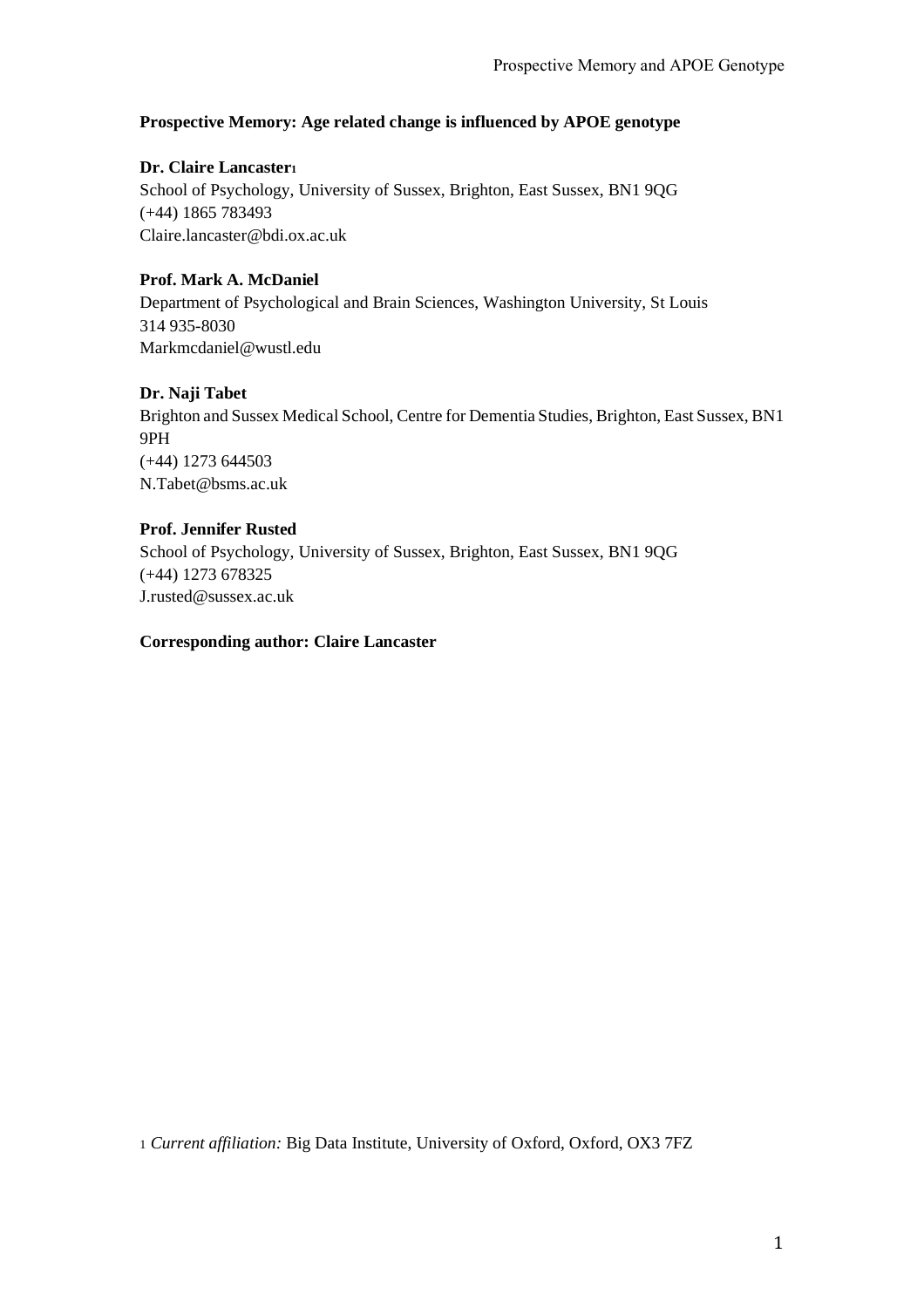# **Funding**

This study was funded by an Economic and Social Research Council studentship and the

Sussex Partnership NHS Foundation Trust.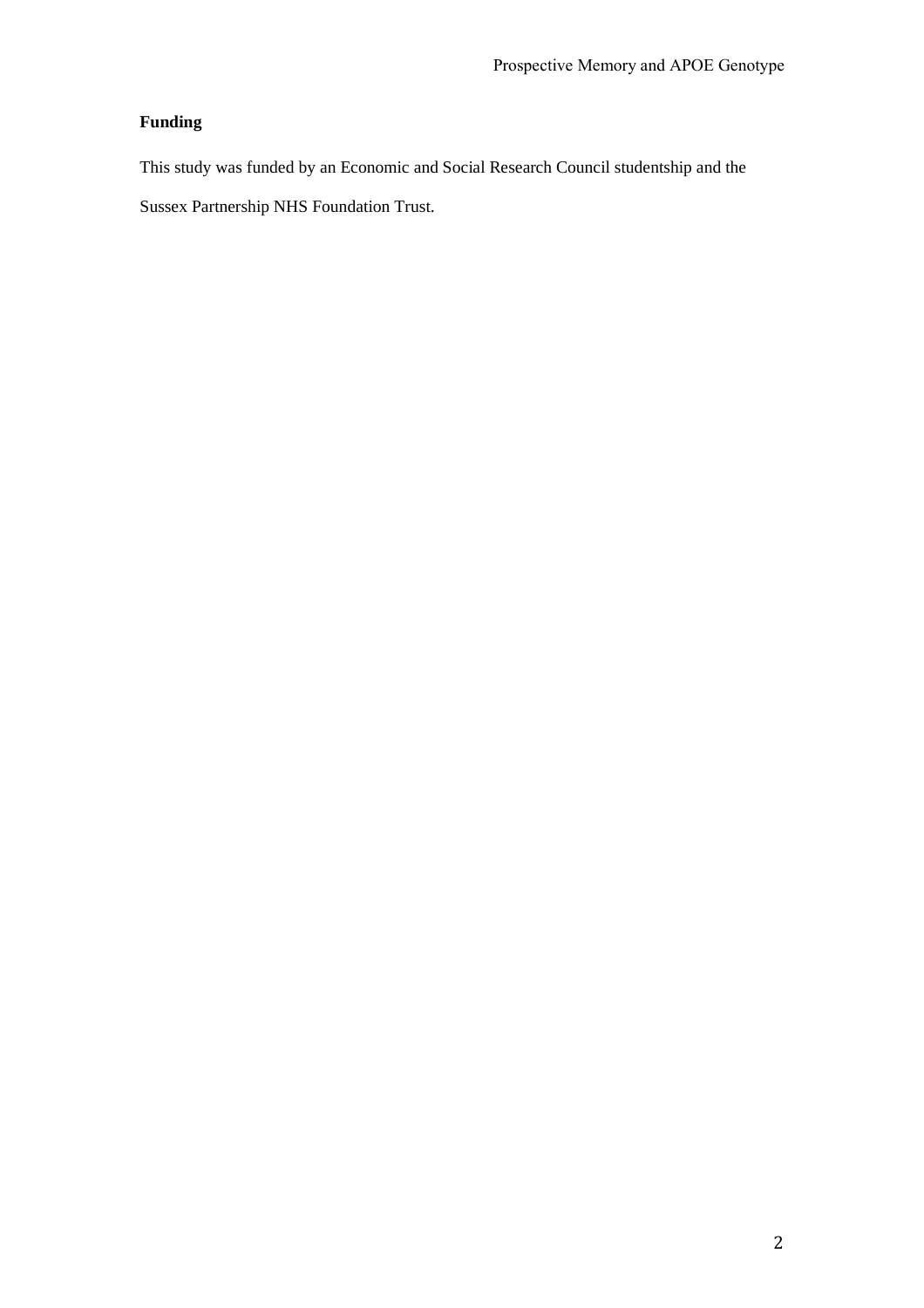#### **Abstract**

Non-focal prospective memory (PM) is sensitive to age-related decline; an additional impairment in focal PM is characteristic of mild stage Alzheimer's disease. This research explored whether, by mid-adulthood, the distinct demands of focal and non-focal PM expose differences in carriers of an *APOE* ε4 allele, a genetic risk factor for Alzheimer's disease. Thirty-three young and 55 mid-age adults, differentiated by *APOE* genotype, completed a category-decision task with a concurrent focal or non-focal PM demand. Only mid-age ε4 carriers showed a cost of carrying a focal PM intention. In addition, mid-age ε4 carriers showed a significantly greater cost of carrying a non-focal PM intention than young ε4 carriers, supporting a profile of accelerated aging. Consistency in the profile of cost differences observed in mid-age ε4 carriers and pathological aging may indicate premature vulnerability. Future research correlating a shift in PM performance with early genotype differences in brain-based markers of decline is important.

**Keywords:** *APOE,* Prospective memory, Aging, Alzheimer's disease, Mid-adulthood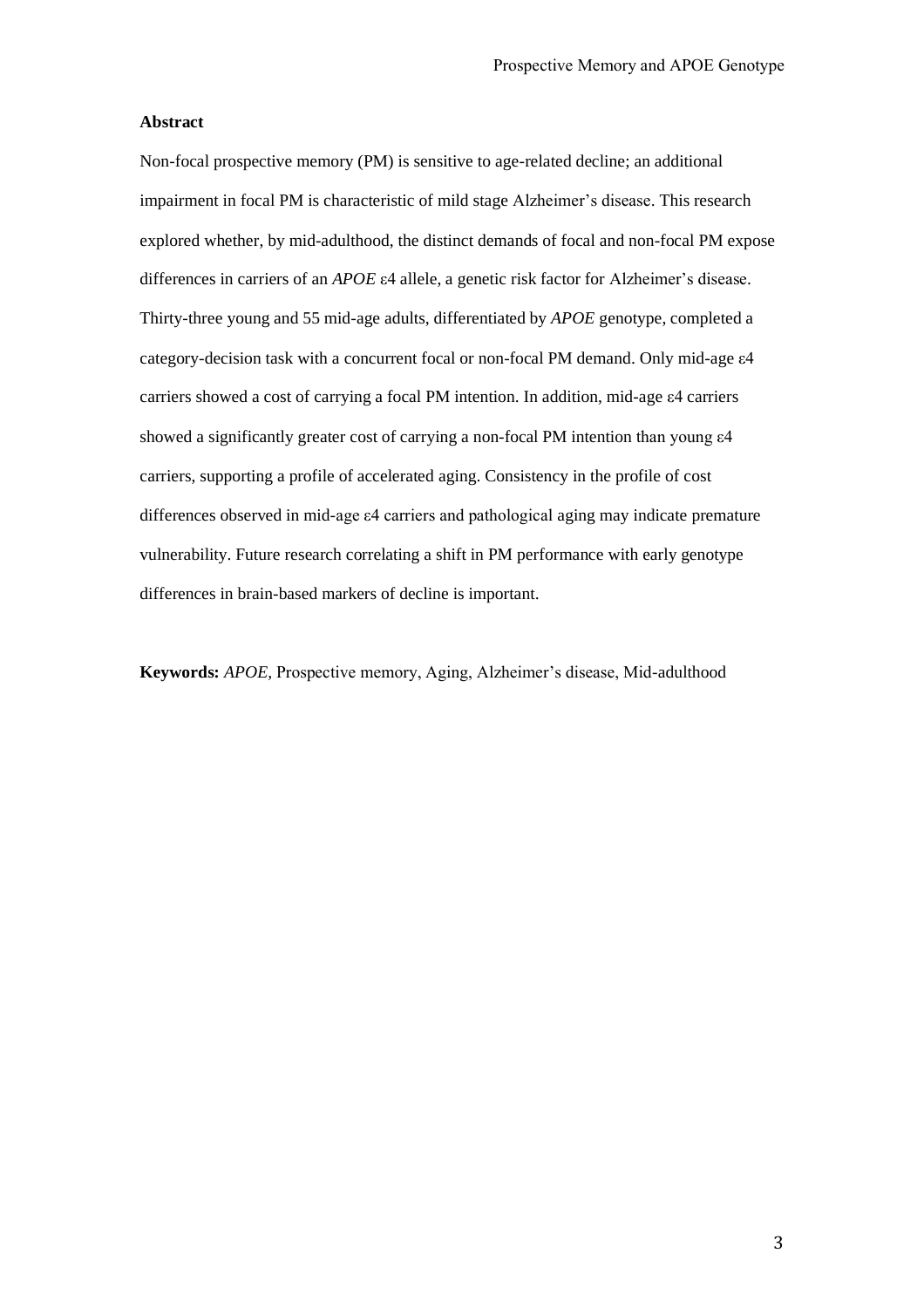#### **1. Introduction**

Prospective memory (PM) refers to the timely recall of a previously formed intention whilst being engaged in ongoing cognitive activity. Importantly, what distinguishes PM from retrospective memory is that retrieval of the intention is self-initiated (McDaniel et al., 2015), and hence it relies on a somewhat different subset of cognitive processes. Each day includes numerous examples of PM, such as remembering to buy milk on the way home, and hence PM is important for maintaining independent function in older adulthood (Hering, Kliegel, Rendell, Craik, & Rose, 2018; Kliegel et al., 2016; McDaniel, Einstein, & Jacoby, 2008).

#### **1.1. Age-related change in prospective memory**

Healthy aging is associated with decline in PM performance, with the greatest change seen in situations where carrying the PM intention burdens available cognitive resources (Henry et al., 2004; Kliegel et al., 2008). In a typical laboratory paradigm, the PM task is embedded in an ongoing task designed to keep participants engaged (to approximate the real-world in which people are busily engaged in daily activities, while needing to remember to perform a PM task); the appropriate moment for executing the PM task is signalled by a particular cue that appears within the ongoing activity. The cognitive demand of PM is, in part, dependent on how central the cue initiating PM retrieval is to the ongoing task (Scullin et al., 2010). The multi-process framework (McDaniel & Einstein, 2000) argues that focal PM cues, defined as those that are processed directly as part of the ongoing task, represent reactive, relatively automatic retrieval processes. In contrast, non-focal PM cues are not processed as part of the ongoing task, and hence greater cognitive control is required to maintain the intention at the forefront of attention and actively monitor for its presence (Einstein et al., 2005; McDaniel et al., 2015; Scullin et al., 2010).

Ageing is associated with substantially greater impairment in non-focal PM retrieval compared to focal PM retrieval (Lamichhane, McDaniel, Waldum, & Braver, 2018; Mullet et al., 2013), consistent with an age-related decrease in available cognitive resource (Salthouse,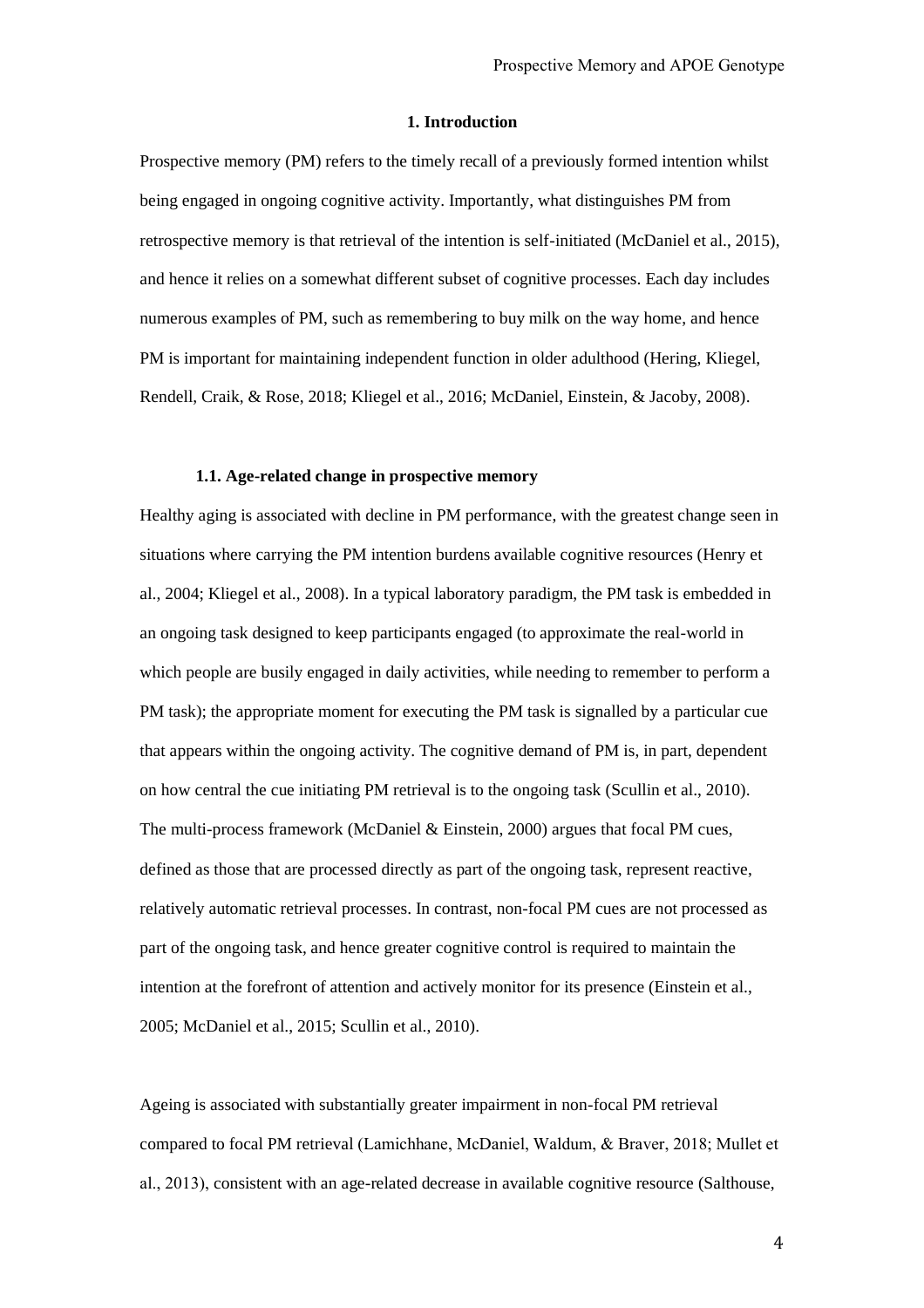1991). Non-focal PM is dependent on frontoparietal control networks (Cona et al., 2016; Cona et al., 2015; McDaniel et al., 2013) which show early sensitivity to age-related change (Bartzokis et al., 2003; Raz, 2000; Villemagne et al., 2011), further supporting emerging deficits in non-focal PM with increasing age. Examples of non-focal retrieval in everyday life include remembering to take medication prior to eating or cancel a direct debit, with shortcomings in this cognitively demanding form of PM linked to impairment in advanced activities of daily living (e.g. healthcare, transportation use and finance), plus decreased selfreported quality of life in older adulthood (Woods et al., 2012; 2014; 2015).

Age-related neurodegenerative disease is distinguished by an additional impairment in focal PM (Blanco-Campal, Coen, Lawlor, Walsh, & Burke, 2009; Chi et al., 2014; Costa, Caltagirone, & Carlesimo, 2011; McDaniel, Shelton, & Breneiser, 2012). This may be due to a greater reliance of retrieval on 'bottom-up' attention and associative memory processes, mediated by occipital, parietal (Cona et al., 2016) and temporal lobe regions (McDaniel et al., 2013). These regions are vulnerable to the neurodegenerative processes occurring early in the progression of Alzheimer's disease (AD) (Braak & Braak, 1991), with volumetric loss in these regions (in addition to the precuneus and orbitofrontal cortex) correlated with PM impairment in response to a salient (Dermody, Hornberger, Piguet, Hodges & Irish, 2016) or focal (Gordon, Shelton, Bugg, McDaniel, & Head, 2011) cue. Naturalistic examples of focal PM, for example sealing the envelope after provision of the postal address, are impaired in individuals with very mild dementia (Huppert, Johnson, & Nickson, 2002).

#### **1.2** *APOE* **and Prospective Memory**

Apolipoprotein E (*APOE*) ε4, one of the three variants of the *APOE* single nucleotide polymorphism (ε2, ε3, ε4), increases risk for late-onset AD in a gene-dose dependent manner (Corder et al. , 1993; Farrer et al., 1997). In addition, carrying at least one copy of the ε4 allele is linked to poorer cognition in older adults with no diagnosis of dementia (e.g. Jack et al., 2015; Marioni et al., 2015; Reinvang et al., 2010; for reviews see: Small et al., 2004;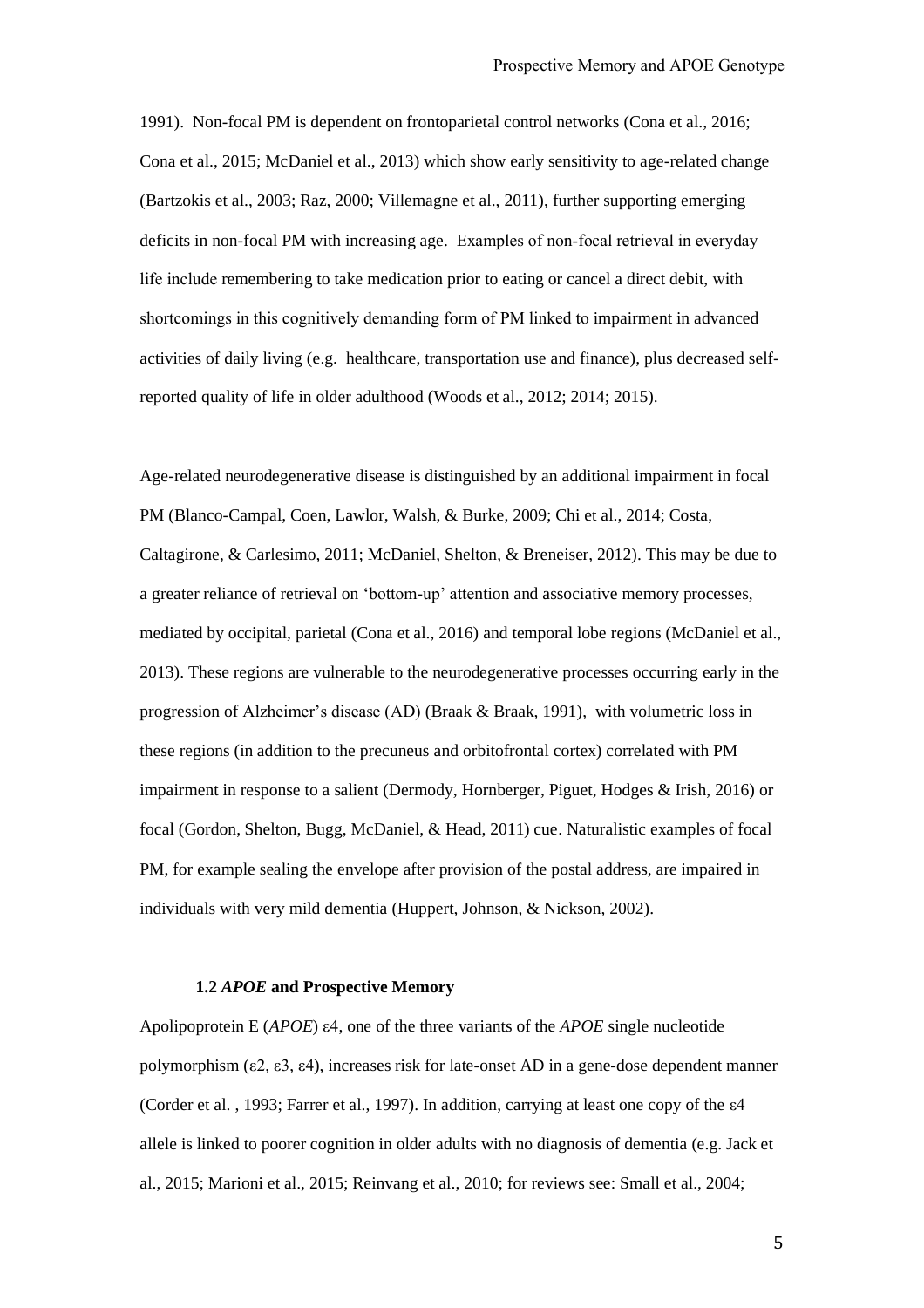Wisdom et al., 2011), with greater magnitude of effect in homozygote  $\varepsilon$ 4 carriers (Caselli et al., 2009; Small et al., 2004). ε4 disadvantages, however, are not consistently reported (e.g. Bunce et al., 2014; Bunce et al., 2004; Salo et al., 2001) with variation in the sensitivity of the cognitive domain under study being one potential reason for the non-uniformity of reported effects. The multiple processes underpinning PM make this a valuable paradigm for investigating ε4 effects and possible mechanisms of 'healthy' versus pathology-driven agerelated cognitive decline.

Evidence for divergent sensitivity of PM to *APOE* ε4 effects in later life is inconsistent. ε4 carriers with mild AD demonstrated impaired focal PM retrieval accuracy compared to nonε4 peers matched by Clinical Dementia Rating score; however, an ε4 advantage was reported in healthy older controls (in comparison to an age-matched non-ε4 group) on the same paradigm (Duchek et al., 2006). In contrast, *APOE* ε4 disadvantages in focal and non-focal PM retrieval accuracy were reported in healthy older adults by Driscoll, McDaniel, & Guynn (2005), while McDaniel and colleagues (2011) reported a non-significant effect of *APOE*  status in both focal and non-focal PM conditions in healthy older adults, across measures of both PM retrieval accuracy and cost of carrying an intention on ongoing task performance.

Critically, the effects of *APOE* ε4 genotype are not restricted to later life (for reviews see: Ihle et al., 2012; Lancaster et al., 2017; Rusted & Carare, 2015). To date, study of the effects of *APOE* e4 genotype on PM earlier in the lifespan has been restricted to non-focal conditions. Lancaster et al. (2016) reported that mid-age ε4 carriers showed subtle impairments in nonfocal PM retrieval accuracy, alongside an increased congruency effect for errors on a Stroopswitch paradigm. Subsequent principle component analysis reported shared variance between these two cognitive indices (Lancaster et al., *in prep*). This pattern was interpreted as ε4 differences in the flexible control of multiple goals at the forefront of attention (Conway & Kane, 2001; Kane & Engle, 2003), previously linked to successful non-focal PM retrieval (Schnitzspahn et al., 2013; Zuber et al., 2016). ε4 deficits in executive attention by mid-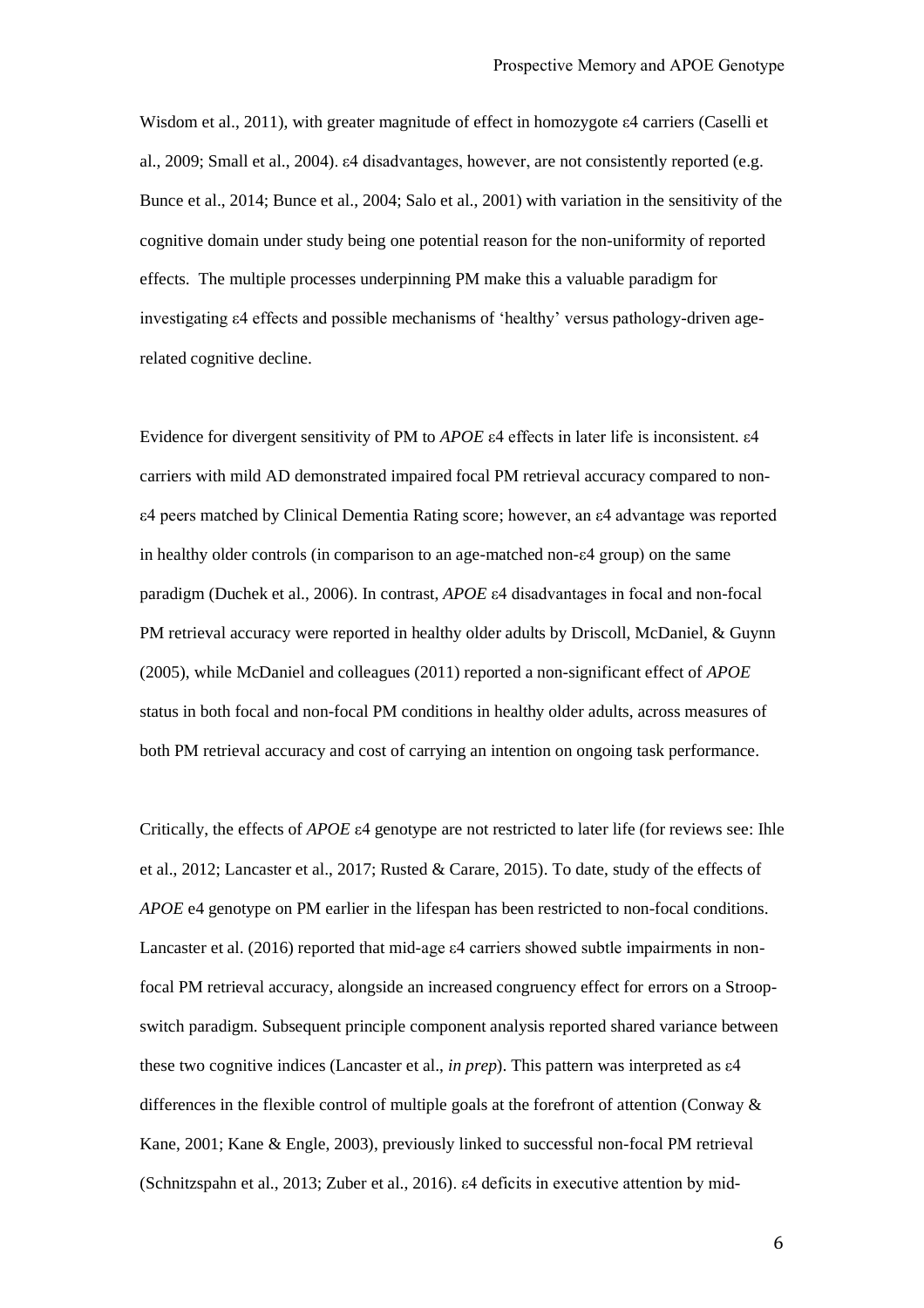adulthood align with reports of early changes in frontal-lobe integrity in this group (Bartzokis et al., 2007; Jack et al., 2015). A cross-sectional comparison of mid-age (45-55 years) and young adults (18-30 years) suggested a speed-accuracy trade-off between PM accuracy and ongoing task performance in mid-age ε4 carriers, with greater non-focal PM retrieval accuracy coupled with slower ongoing task response times (RTs) (Evans et al., 2014). In this study, task-related BOLD activity in the left inferior frontal gyrus correlated with PM accuracy in ε4 carriers, interpreted as a premature use of compensatory frontal lobe activation to support cognitive performance.

#### **1.3 Aims and hypotheses**

Identifying cognitive markers of differential brain-based aging by mid-adulthood is crucial for progressing early interventions (Irwin, Sexton, Daniel, Lawlor, & Naci, 2018). This study advances existing research by exploring *APOE* ε4 genotype differences in focal and non-focal PM, utilizing the multi-process framework to help illuminate which cognitive processes are potentially more sensitive to premature age-related change in those at heightened genetic risk of cognitive decline. Understanding patterns of early cognitive differences in *APOE* ε4 carriers will further mechanistic accounts of how the variant exerts deleterious effects in later life.

The PM task (McDaniel et al., 2011) was embedded within an ongoing category decision task, and the type of PM cue (focal, non-focal) was manipulated. Both PM retrieval accuracy and ongoing task interference (Marsh et al., 2003) or cost of carrying a PM intention on ongoing task performance, are used in conjunction to index how well volunteers are completing the task. For both the 'at-risk' ε4 group and homozygous ε3 carriers (the population 'norm'), cross-sectional age-related differences in performance were used to explore the prediction that ε4 carriers show a profile of accelerated aging. In addition, in midadulthood, performance of ε4 carriers is directly compared with their ε3 peers to address whether this group is demonstrating disadvantages by the 5th decade.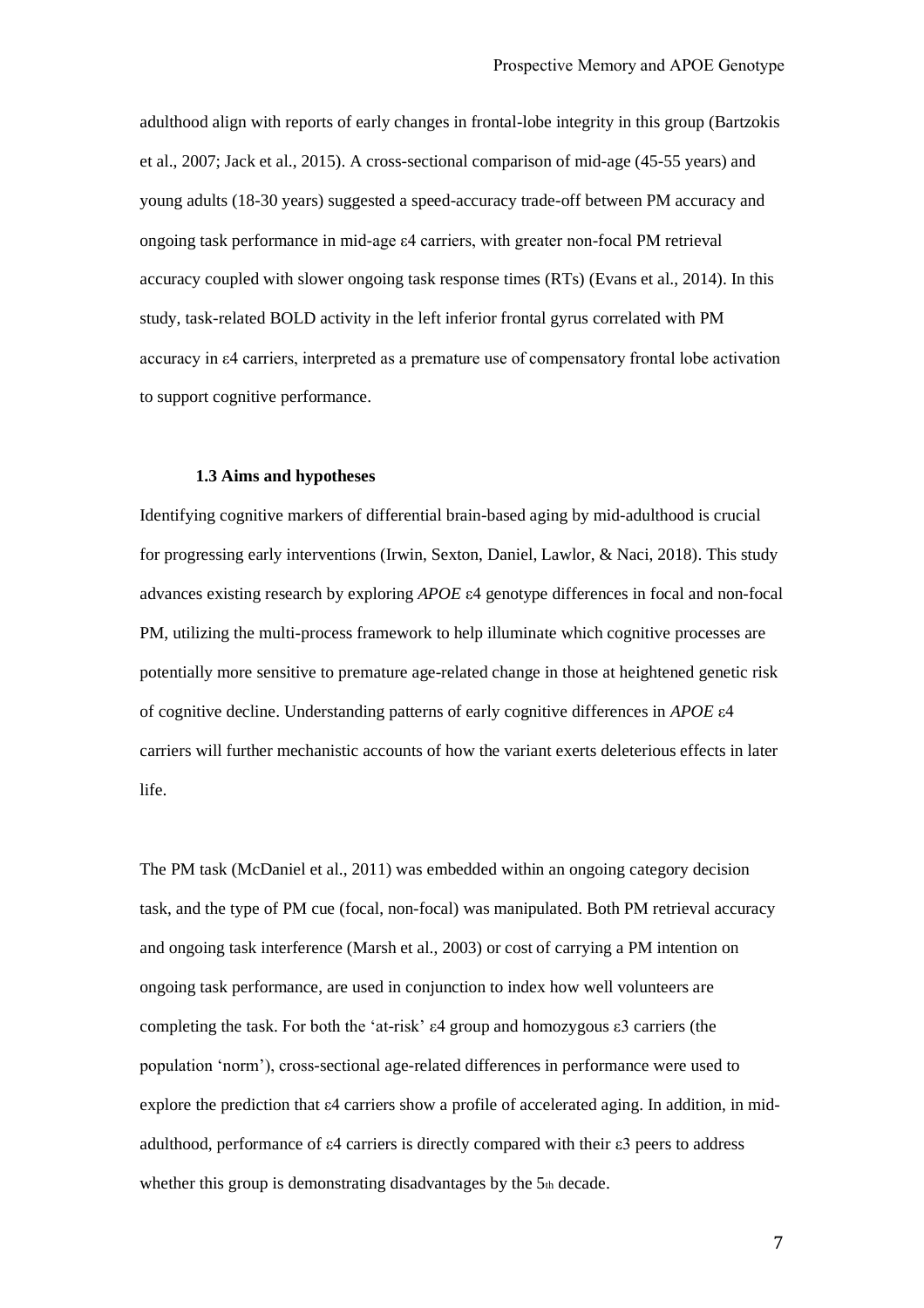Following Henry et al. (2004) and Kliegel et al. (2008), we anticipated that mid-age adults would find the non-focal PM condition more challenging than younger adults due to the demand this places on executive attention resources. This may be reflected in increased interference for ongoing task performance or reduced PM retrieval accuracy. The effect of age on focal PM performance was predicted to be non-significant, in agreement with the suggestion that focal PM intentions can be successfully retrieved using automatic 'stimulusdriven' processes (Harrison & Einstein, 2010; Scullin et al., 2010).

Following Lancaster et al. (2016), we predicted that mid-age ε4 carriers would show greater decline in non-focal performance compared to ε3 peers, consistent with altered executive function in this group. A deficit in focal PM performance in ε4 carriers may indicate early vulnerability in this group, consistent with the additional impairment reported in AD (Blanco-Campal et al., 2009; Costa et al., 2011; McDaniel et al. 2011). As an exploratory measure, subjective indices of task demand and motivation were included to assess if *APOE* genotype differences can be accounted for by different approaches to performing the task.

#### **2. Methods**

#### **2.1 Participants**

Participants were recruited from an existing database of young and mid-age volunteers who had previously been screened for *APOE* genotype, or via advertisement in the local community. All genotyping procedures followed UK Human Tissue Authority (HTA) guidelines, with ethical approval for the study granted by the Research Ethics committee of the School of Psychology and Life Sciences, University of Sussex. Volunteers were first asked to provide written informed consent, including acknowledgment that the results of the genotype analysis would not be made available to them. DNA was then collected with a buccal swab, using an Isohelix SK1 kit. Genotyping followed triangulated anonymization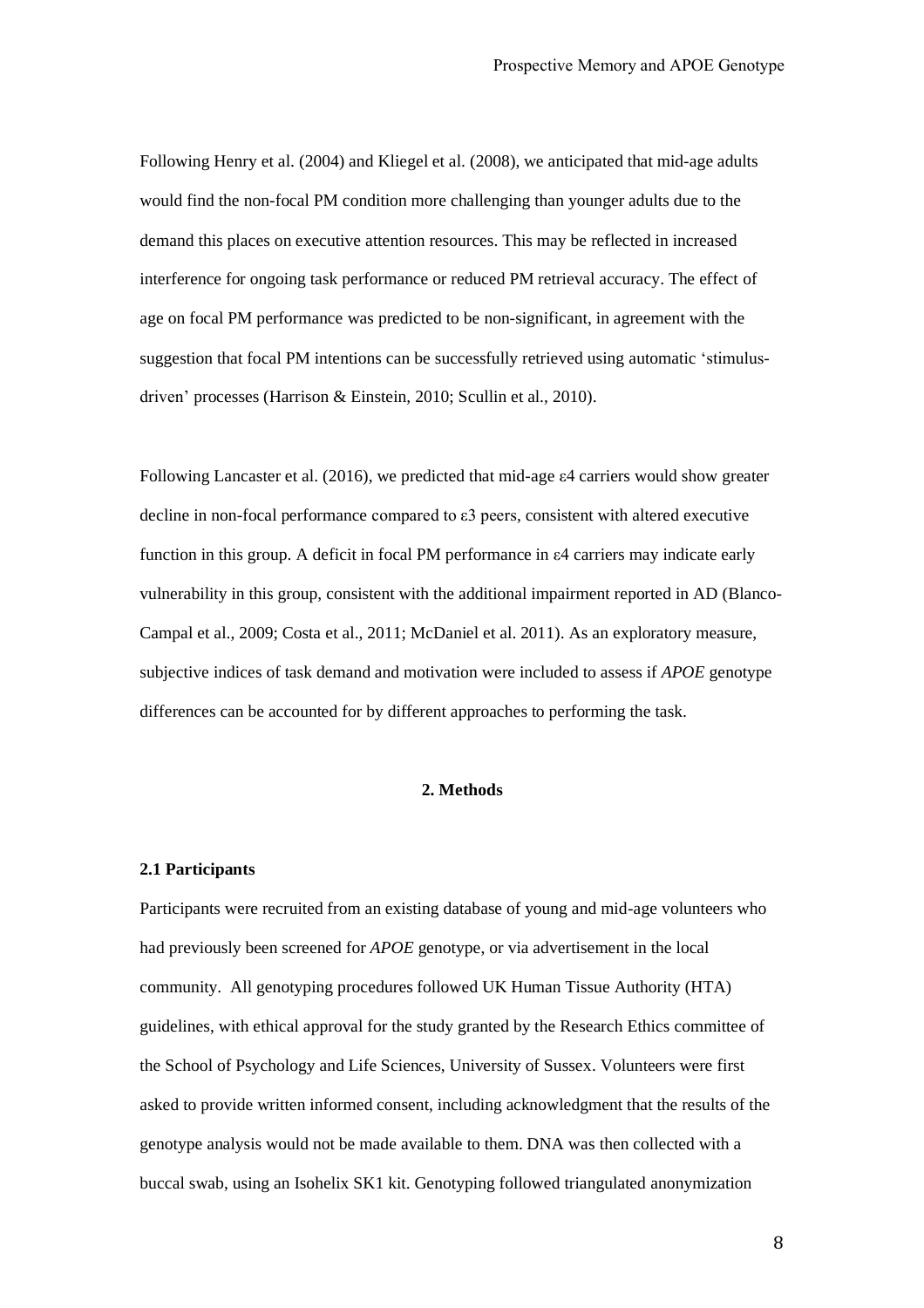procedures, with two anonymized codes used per sample. LCG Genomics (Hertfordshire, [www.lgcgroup.com/genomics\)](http://www.lgcgroup.com/genomics) analyzed the samples to identify *APOE* gene variant using a fluorescence-based competitive allele-specific polymerase chain reaction to determine the presence of three major *APOE* alleles (ε2, ε3, and ε4) based on two *APOE* single nucleotide polymorphisms (SNPs) (rs429358, rs7412). These SNPs could not be identified in .6% of samples collected from the database of young and mid-age volunteers. In addition, the assay (KASPTM) used for SNP identification was tested on validation DNA ahead of the samples collected from research participants, with additional processing steps (e.g. the inclusion of control samples, two-step human validation, consideration of the distribution of SNPs based on the Hardy-Weinberg equation) completed to ensure high-quality genotyping.

An independent third party pseudo-randomly selected the participants from the database, maintaining a moderate bias towards homozygous ε3 (thus volunteers could not guess their genotype probabilistically, based on invitation to participate), but ensuring a proportion of ε4 carriers sufficient for between-groups *APOE* genotype comparison. No genotype information was provided directly to the researcher; genotype was added to the anonymized dataset provided by the researcher at the end of the study. For inclusion, participants had to be aged 18-30 years or 45-56 years and using English as their daily language. Exclusion criteria were: a self-reported history of neurological or psychiatric illness within the past 5 years and selfreported psychoactive medication use. The final sample consisted of 37 young volunteers (2 ε2/ε3, 1 ε2/4, 16 ε3/ε3, 12 ε3/ε4, 5 ε4/ε4, 1 unknown2), and 58 mid-age volunteers (3 ε2/ε2, 1 ε2/ε4, 36 ε3/ε3, 14 ε3/ε4, 4 ε4/ε4). Prior to analysis individuals with ε2/ε2 or ε2/ε3 genotypes were excluded. Volunteers with  $\epsilon 3/\epsilon 3$  genotype, henceforth referred to as  $\epsilon 3$  carriers, were treated as the control group, justified by this genotype being most prevalent in the population (Farrer et al., 1997). All volunteers carrying an  $\varepsilon$ 4 allele ( $\varepsilon$ 2/ $\varepsilon$ 4,  $\varepsilon$ 3/ $\varepsilon$ 4,  $\varepsilon$ 4/ $\varepsilon$ 4) were grouped

2 Genotype analysis unavailable for this participant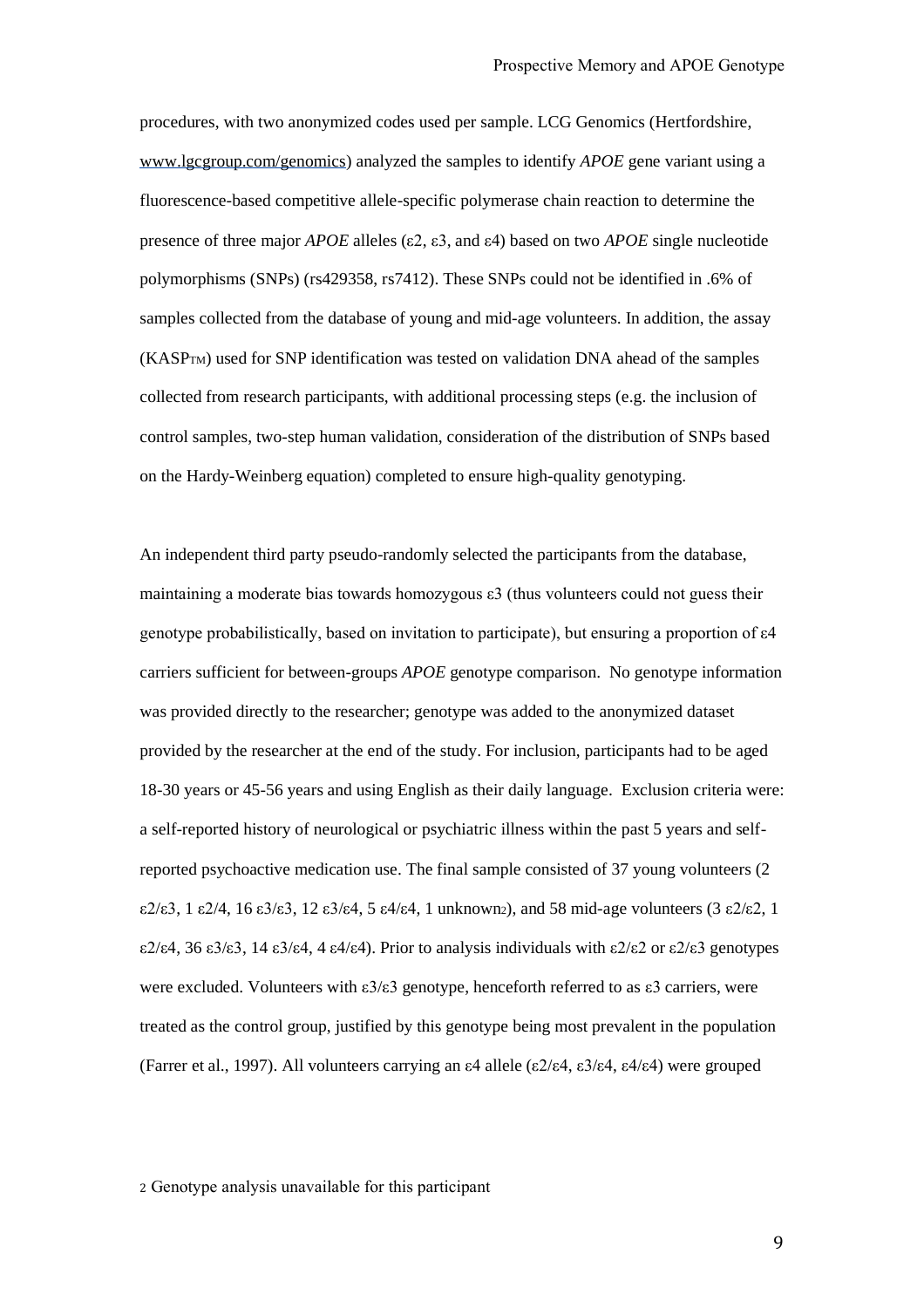together, henceforth referred to as ε4 carriers3. Volunteer characteristics for the analysed

dataset are shown in Table 1.

| statea other who             |                          | <b>Sex</b> |                             | Smokers $(\%Y)$ |
|------------------------------|--------------------------|------------|-----------------------------|-----------------|
|                              | Age (years)              | $(\% F)$   | <b>Estimated IO</b>         |                 |
| <b>Young adults</b>          |                          |            |                             |                 |
| $(18-30 \text{ yrs.})$       |                          |            |                             |                 |
| $\epsilon$ 3 ( <i>n</i> =16) | $20.75 \pm 1.81$ (18-25) | 69         | $112.34 \pm 6.07$ (101-122) | 12              |
| $\epsilon$ 4 ( <i>n</i> =18) | $21.33 \pm 2.61$ (18-27) | 83         | $109.88 \pm 6.14$ (96-120)  | 21              |
| Mid-age adults               |                          |            |                             |                 |
| $(45-56 \text{ yrs.})$       |                          |            |                             |                 |
| $\epsilon$ 3 ( <i>n</i> =36) | $50.22 \pm 2.74(45-56)$  | 69         | $122.03 \pm 2.76$ (116-126) | 3               |
| $\epsilon$ 4 ( <i>n</i> =19) | $49.74 \pm 3.53(45-56)$  | 68         | $119.44 \pm 3.59$ (111-124) | 18              |

*Table 1.* Demographic characteristics of participants presented as mean  $\pm SD$  (range) unless stated otherwise

\* Denotes a significant genotype group difference (*p*>.05).

#### **2.2 Materials**

#### **2.2.1 Demographics and baseline measures.**

A short demographic questionnaire was administered establishing age, gender, occupation and general health (smoking status, medication use, blood pressure). Blood pressure and pulse rate were measured using an automatic upper-arm cuff machine. The National Adult Reading test (Nelson & Willison, 1991) was administered to provide a baseline measure of IQ.

#### **2.2.2 Category decision PM task.**

Ongoing category decision trials consisted of on-screen item and category pairings, with participants required to indicate if the lowercase word on the left (e.g. dentist) belonged to the same category as the uppercase word on the right (e.g. PROFESSION). Participants pressed a 'y' button or 'n' button, representing 'yes' and 'no' respectively to make this judgment.

<sup>3</sup> Volunteers with ε2/ε4 genotype were retained in the present analysis to improve sample power; an additional analysis removing these two volunteers demonstrated that the outcomes were not significantly different.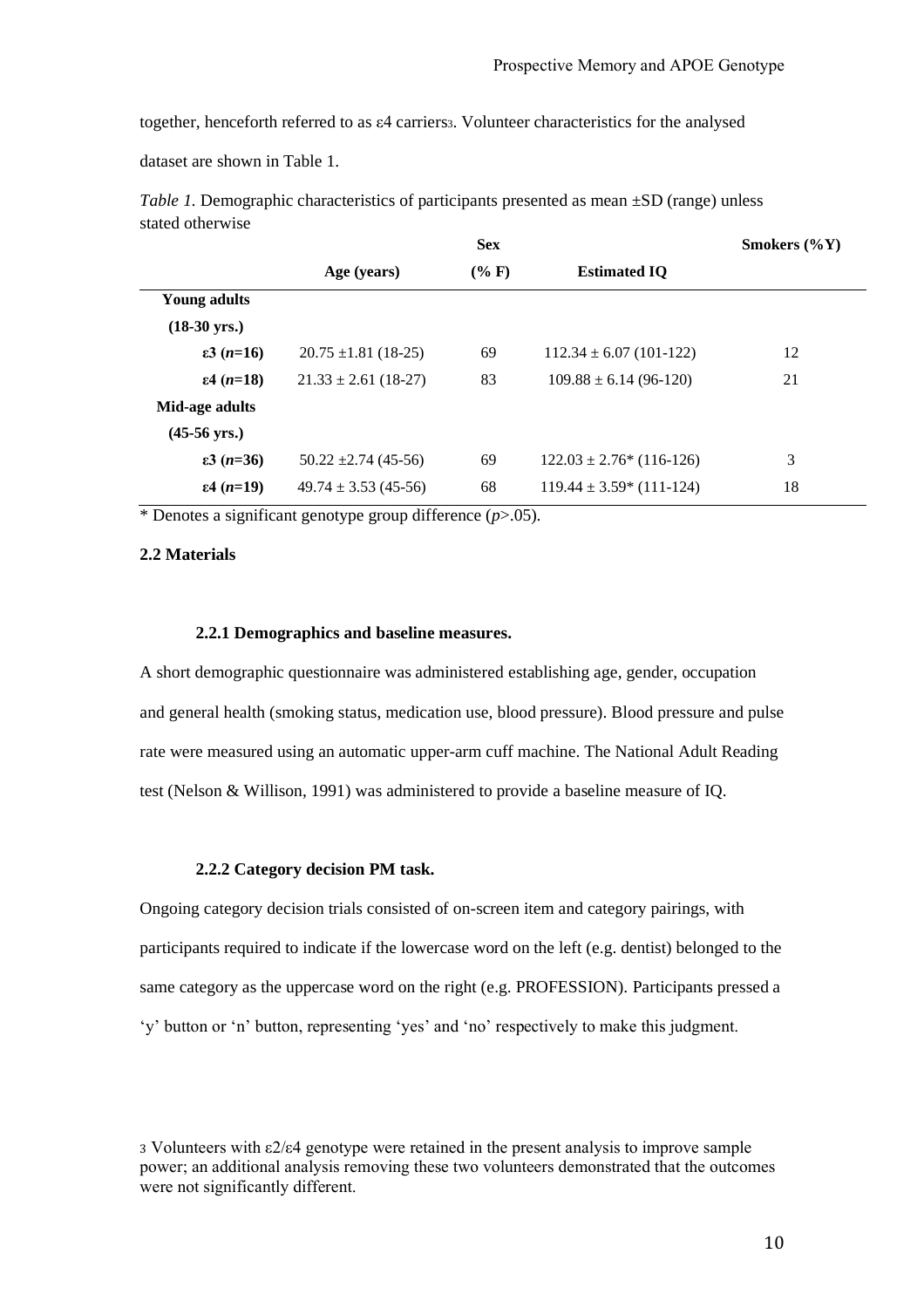The task was divided into 3 blocks (control, focal PM and non-focal PM), counterbalanced across participants. In each block (control, focal PM and non-focal PM) there were 106 category decision-pairings (53 congruent, 53 incongruent) taken from Einstein et al. (2005). Three lists of category pairings were used across the 3 task blocks, with the order of lists counterbalanced across participants, independent of the order of PM conditions.

In the focal PM block participants were given an additional instruction to make a  $\mathcal{O}'$ keyboard press if a target word was presented as part of a category decision trials. As the ongoing task directs attention towards the meaning of the target word, semantic processing can be assumed, and the PM intention is expected to be retrieved through relatively automatic, associative memory (McDaniel et al., 2015). The focal PM target was either: tortoise, raspberry or aluminium, counterbalanced across participants. The focal PM target was always presented 3 times, embedded in the  $31<sub>st</sub>$ ,  $72<sub>nd</sub>$  and  $102<sub>nd</sub>$  category decision trials. In the non-focal PM condition, participants were instructed to make a 'Q' keyboard press at any point during the category decision trials if a target syllable was presented: tor, ras, min. As the ongoing task does not direct attention towards the processing of individual syllables, participants must use executive attention to monitor for the cue. Again, the non-focal PM target was counterbalanced across participants to ensure no individual received the same target for both conditions (e.g. tortoise, tor). The non-focal PM cue was presented three times (tor: tortoise, history, motorcycle; ras: raspberry, harassment, grasshopper; min: aluminium, peppermint, minister), embedded in category decision trials 31, 72 and 102. In both focal and non-focal PM blocks, the PM cue was always presented on the left of the category decision pairing in lower case font. The addition of 3 PM trials led to a total of 109 trials in these two blocks. In the control condition participants were not given an additional PM instruction, and hence were only instructed to respond to the 106 category-decision pairings.

At the start of the task, participants were instructed to make their category decision judgments as quickly and as accurately as possible. There were 12 practice trials, including 6 trials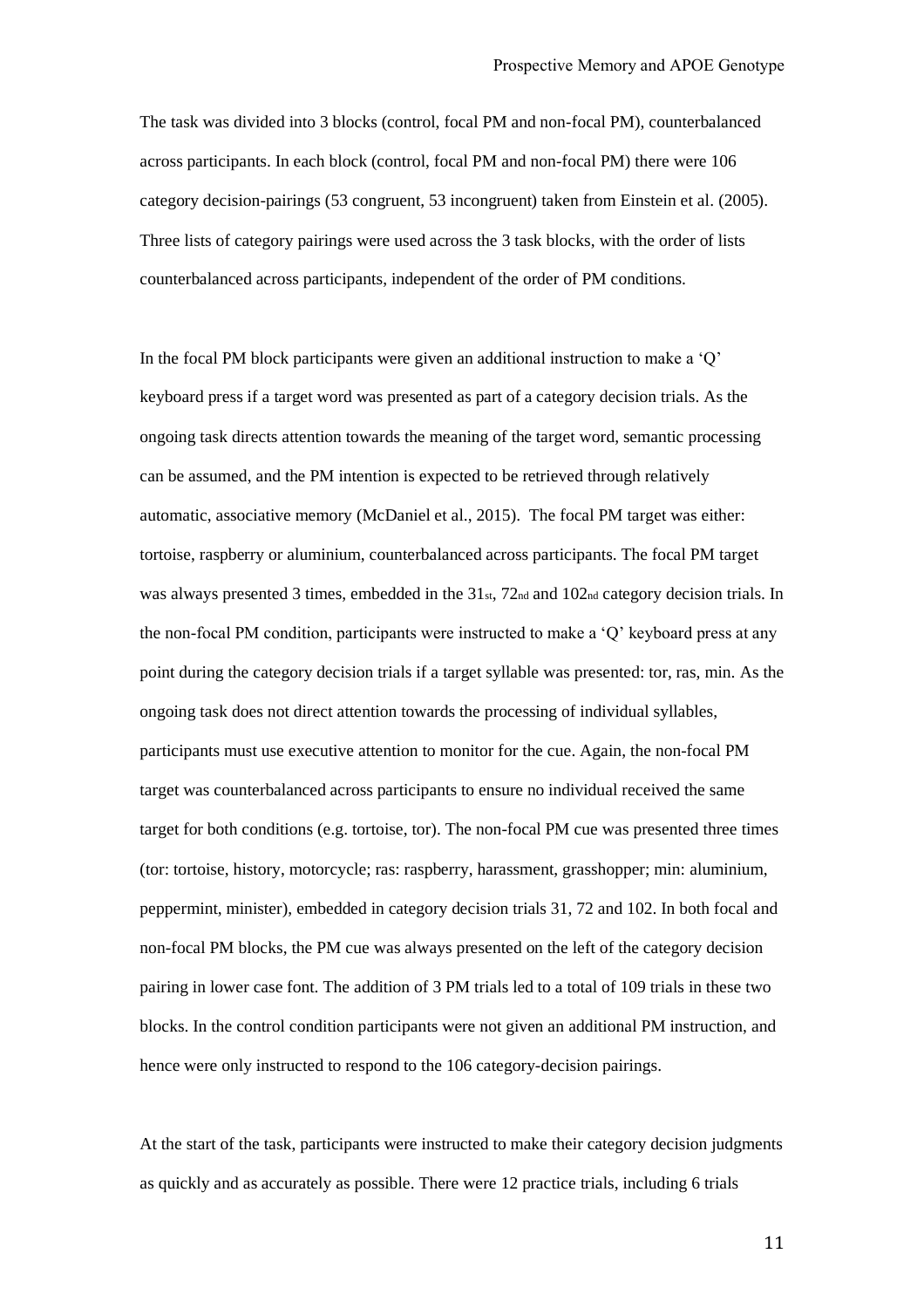providing feedback on response time and accuracy. Before each PM block (focal, non-focal) participants were given the PM instructions, with an additional point being that if they were unable to press the 'Q' key on the PM trial, they could make this response as soon as possible after the trial concluded. Participants were then asked to repeat these instructions back to the experimenter in their own words to ensure they had understood the task before being allowed to proceed. Between summarizing the PM instruction and beginning the PM block there was a 1-minute delay task to create a break between encoding and retrieval. Following this delay, participants were reminded of the ongoing category decision instructions but there was no mention of the PM instruction. Upon completion of each PM block, participants were told the PM cue would not appear again in the subsequent blocks.

#### **2.2.3 The NASA task load index**

Perceived workload was measured at the end of the category decision task using a pen-andpaper version of the NASA task load index. Two visual analogue scales (1- mental demand, 2- effort), used to produce a score between 0 and 100, were relevant to the current research aims.

#### **2.3 Procedure**

Volunteers took part in a single study session lasting 45 minutes, outlined in Figure 1. Mood, blood pressure and pulse were measured both before and after completing the category decision task. During the category decision task, a one-minute interval after receiving the instructions for each condition (control, focal and non-focal) was filled by a single verbal fluency trial in which volunteers were asked to generate as many words beginning with a select letter (F, A, S) as possible in 60 seconds (Strauss, Sherman, & Spreen, 2006). Participants were not reminded of the PM instruction before resuming the category-decision task. At the end of the session, participants were asked to complete the NASA task load index reflecting on all three conditions (control, focal and non-focal). Participants who were not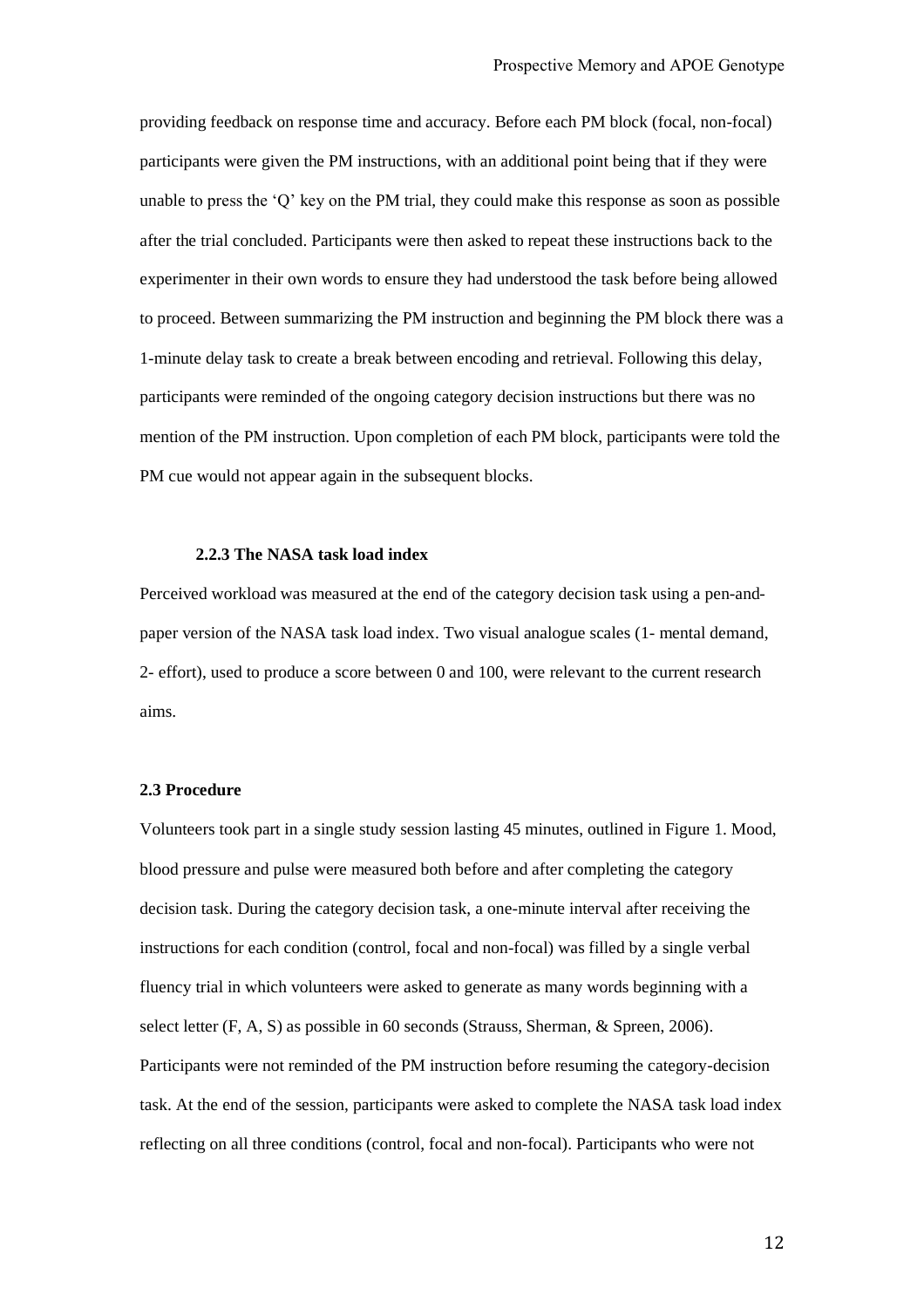recruited from the pre-genotyped *APOE* database provided a buccal swab at the end of the

session.



Figure 1. A timeline of the experimental procedure.

#### **2.4 Statistical Analysis**

#### **2.4.1 Category decision PM task**

Prior to analysis, category decision RTs more than 3 standard deviation (SD) away from each individual's mean were removed and performance in each group was screened for outliers. In the mid-age group, accuracy was above 85% and there were no consistent outliers across conditions for decision-making RT. In the young group one participant was removed, with their average accuracy falling below 80%, and their RTs classed as outliers in 2/3 conditions.

Group differences in category decision performance in the control condition were analyzed using a 2 (Age: Young, Mid) x 2 (Genotype: ε3, ε4) between-groups analysis of covariance (ANCOVA) for both RT and log-transformed accuracy. Estimated IQ was included as a covariate to account for the genotype differences seen in the mid-age group. In addition, a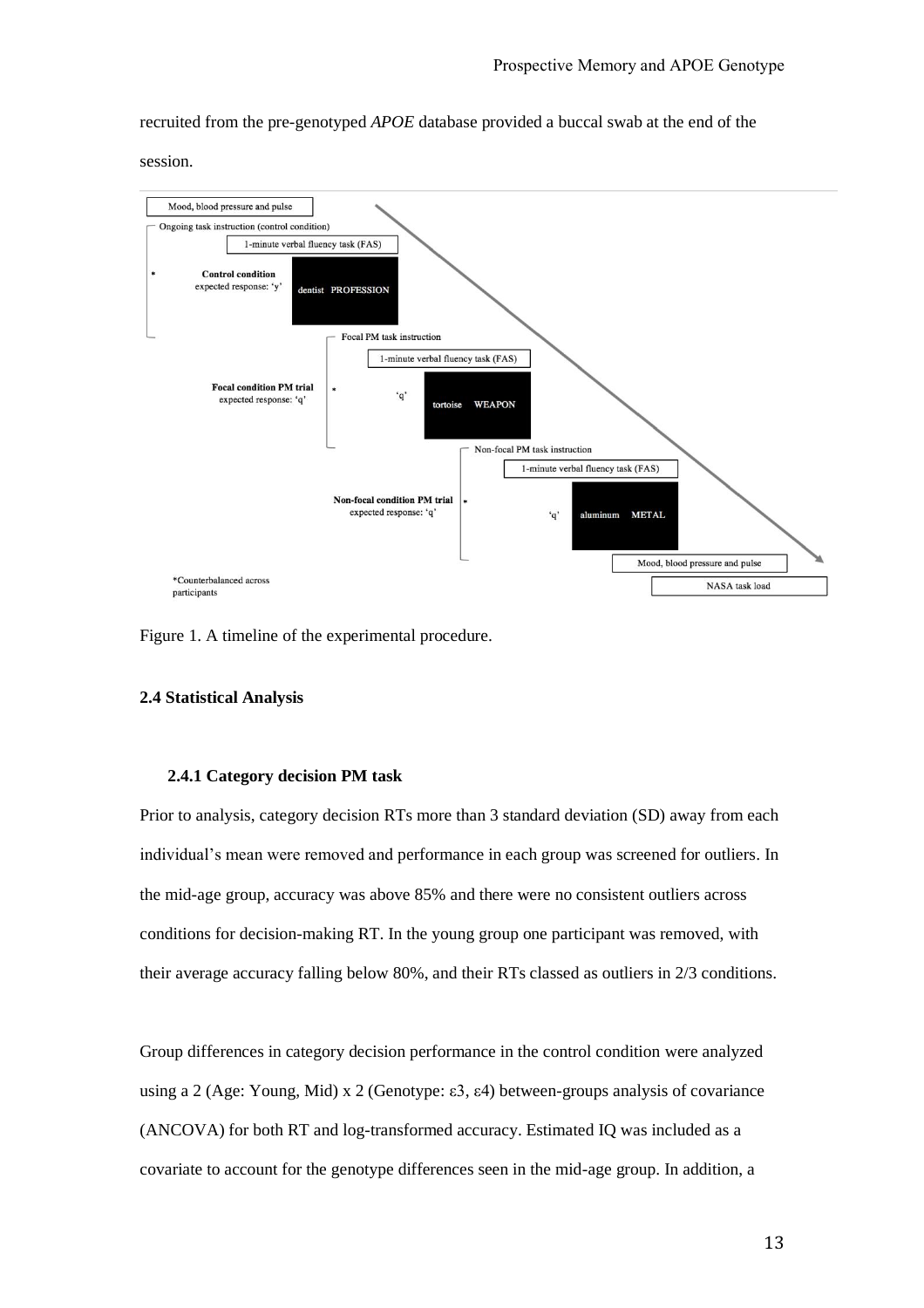Friedman's test was used to screen differences in category decision accuracy across conditions (control, focal PM, non-focal PM), to confirm the expectation that carrying a PM intention does not significantly impact ongoing task accuracy.

The cost of carrying a PM intention for ongoing category decision performance was indexed by differences in RT between the PM condition and the control condition. Group differences in PM interference costs were analysed using 2 (Condition: control, PM condition) x 2 (Age) x 2 (Genotype) ANCOVAs, including estimated IQ as a covariate, with separate analyses for focal and non-focal PM conditions. All groups were predicted to show a significant cost of carrying a non-focal PM intention, while PM interference cost in the focal PM condition was expected to be isolated to ε4 carriers. Following significant group differences in the focal PM condition, repeated measures *t-*tests (Bonferonni adjusted α=.013) were used to establish whether cost was significant in each group.

To test group differences in the magnitude of cost, secondary simple main effects (SME) analyses were completed including cost as a single measure (PM condition–control condition). Specifically, the effect of age in each genotype group and the difference in PM cost between mid-age e4 carriers and their e3 peers was probed in accordance with the hypotheses. Mean category decision RT in the control condition was included as an additional covariate to control for differences attributed to speed on task.

Non-parametric tests were used to assess Age and Genotype differences in PM retrieval accuracy as data violated assumptions of normality. Specifically, Mann-Whitney U-tests were used to test the hypothesis that the negative association of age on PM retrieval accuracy (focal, non-focal) would be greater in *APOE* e4 carriers compared to their e3 counterparts. In addition, differential PM retrieval accuracy (focal, non-focal) by *APOE* genotype in mid-age carriers was analyzed. A conservative  $\alpha$  (.013) was applied.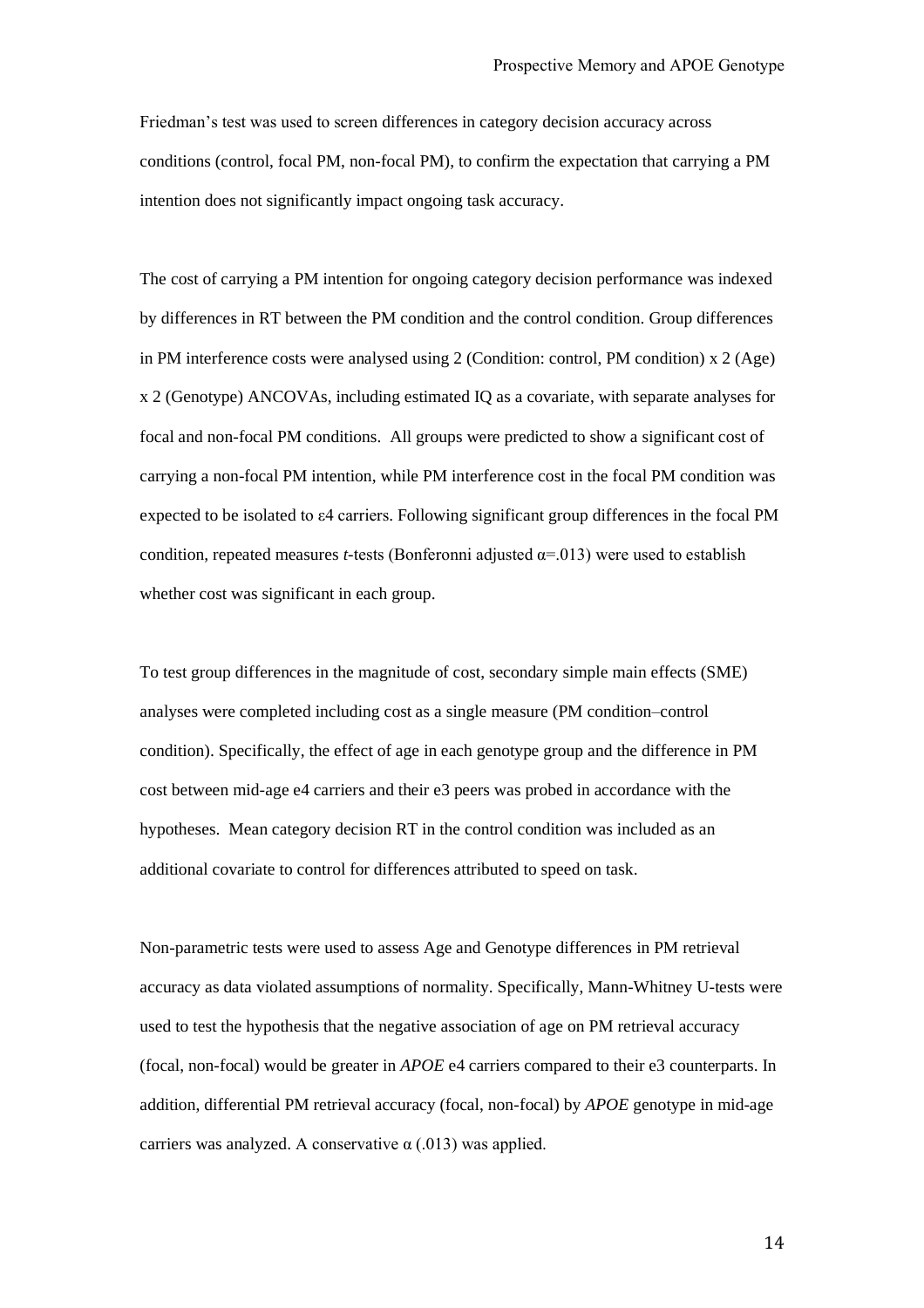#### **2.4.2 NASA task load index**

Prior to analysis NASA task load ratings were screened for outliers, with responses more than 3 SD from each group's mean removed. The 'Effort' and 'Mental demand' subscales were both log transformed to account for heterogeneity of variance, and then included in separate 2 (Age) x 2 (Genotype) ANOVAs.

#### **3. Results**

#### **3.1. Volunteer Characteristics**

Chi-squared tests reported no significant difference in the distribution of genders or smokers between groups (*p>.*05). A 2 (Age) x 2 (Genotype) between-participants ANOVA revealed significantly higher estimated IQ scores in mid-age adults compared to young adults,  $F(1, 1)$ 83)=93.45,  $p<.001$ ,  $p=530$ . In addition,  $\varepsilon$ 3 carriers had significantly higher IO scores than  $\varepsilon$ 4 carriers,  $F(1, 83)$ =6.89,  $p=0.010$ ,  $p=0.077$ . 4 In both the young and the mid-age group, there was no significant genotype difference in age (*p*>.05), screened using independent *t*tests. No participants met the criteria for hypertension (systolic blood pressure  $\geq 140$ , diastolic blood pressure  $\geq 90$ ); there was no significant effect of Age, Genotype or Age x Genotype interaction on baseline blood pressure (*p*>.05).

#### **3.2 Category decision PM task**

#### **3.2.2 Category decision performance.**

Young participants were significantly faster in the baseline category decision condition than the mid-age group,  $F(1, 81)=5.95$ ,  $p=.017$ ,  $n2$   $p=.068$ , but neither the main effect of genotype nor the Genotype x Age interaction were significant (*p >*.05). Baseline category decision accuracy was significantly higher in the mid-age group (*M*=.96) compared to the young group

<sup>4</sup> IQ did not account for significant variance (*p>.*05) across indices of category decision PM task performance and hence will not be discussed in further detail.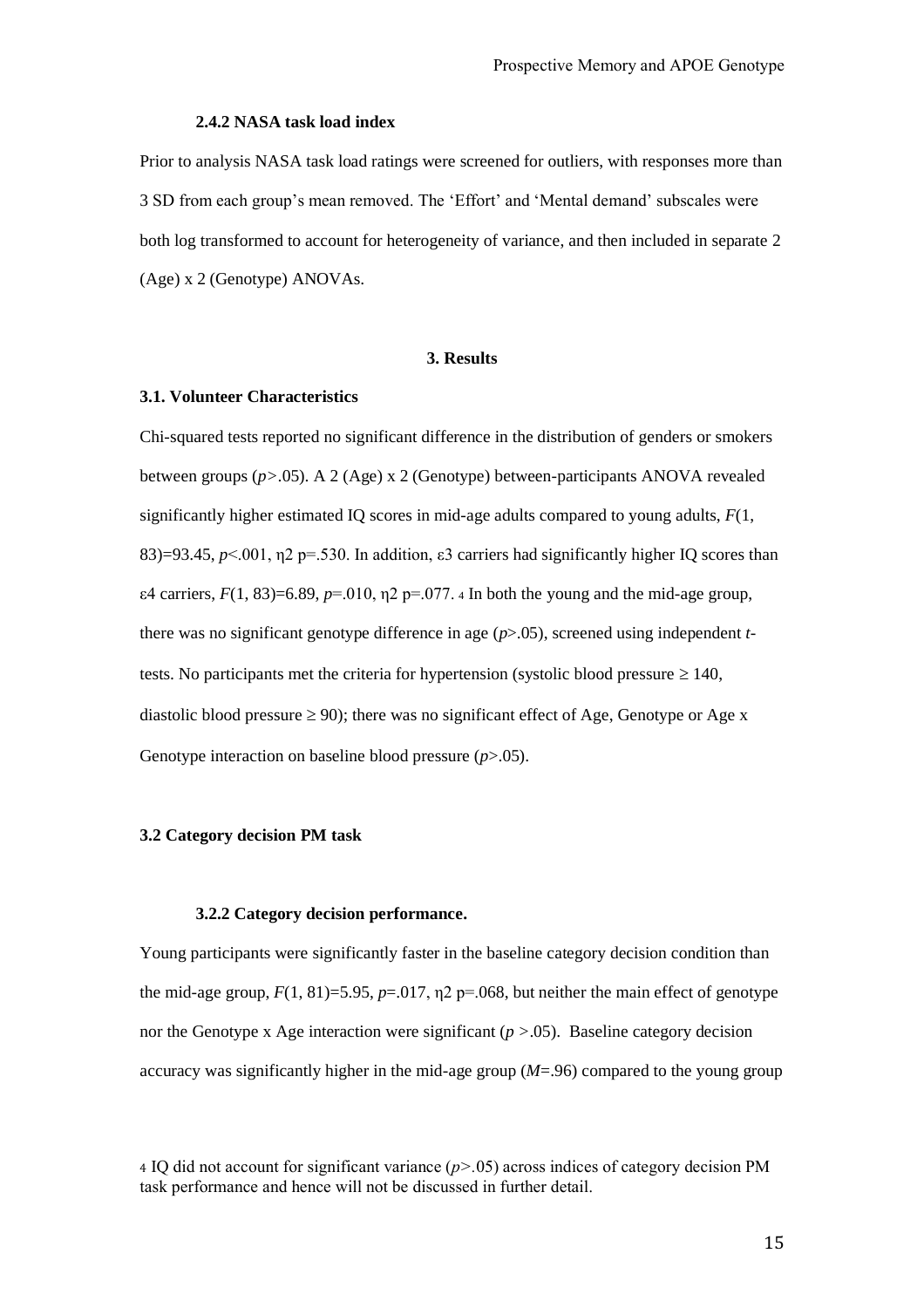(*M*=.92), *F*(1, 81)=14.165, *p<*.001, η2 p=.149, however, there was no significant effect of genotype, nor any Genotype x Age interaction  $(p>0.05)$ . The inclusion of a PM intention (focal or non-focal) did not significantly impact category decision accuracy (*p*>.05). Hence all further considerations of category decision performance will be restricted to RTs. Table 2 shows mean accuracy for each group for each condition.

*Table 2.* Mean accuracy on the category decision task shown by age and genotype group **Young adults (18-30 yrs.) Mid-age adults (45-56 yrs.)**

|           | ε3        | ε4            | ε3        | ε4        |
|-----------|-----------|---------------|-----------|-----------|
| Control   | .93(0.02) | $.91 \,(.04)$ | .96(0.02) | .96(0.03) |
| Focal     | .92(0.03) | .92(0.05)     | .96(0.02) | .96(0.02) |
| Non-focal | .92(0.04) | .93(0.03)     | .96(.03)  | .95(.02)  |

*Notes:* Values represent mean (SD)

#### **3.2.3 Ongoing task interference: RT cost**

#### *3.2.3.1 Focal condition.*

Across participants there was no significant difference in category decision RTs in the focal PM condition ( $M=1154$  ms,  $SE=22$  ms) compared to the control condition ( $M=1089$  ms, SD=23 ms) *F*(1,80)=.786, *p*=.378, η2 p=.010. Mid-age volunteers (M*=*1207, SE=30) were significantly slower than young volunteers (M=1036ms, SE=42ms),  $F(1,80)$ =8.30,  $p=0.005$ ,  $\eta$ 2 p=094. Importantly, there was a significant Condition x Age x Genotype interaction, *F*(1,80)=4.25, *p*=.042, η2 p=.050.

After accounting for a significant effect of category decision RT in the control condition, ( $F(1, 80) = 7.05$ ,  $p = .010$ ,  $p2p = .081$ ,  $\beta = .17$ ), mid-age  $\varepsilon$ 4 carriers demonstrated a significantly greater cost than both young ε4 carriers (*p*=.002), and mid-age ε3 carriers (*p*=.024). Focal PM cost was equivalent between age-groups for ε3 carriers (*p*=.585). In addition, only mid-age ε4 carriers showed a significant cost of carrying a focal PM intention (*p*=.001) (Figure 2).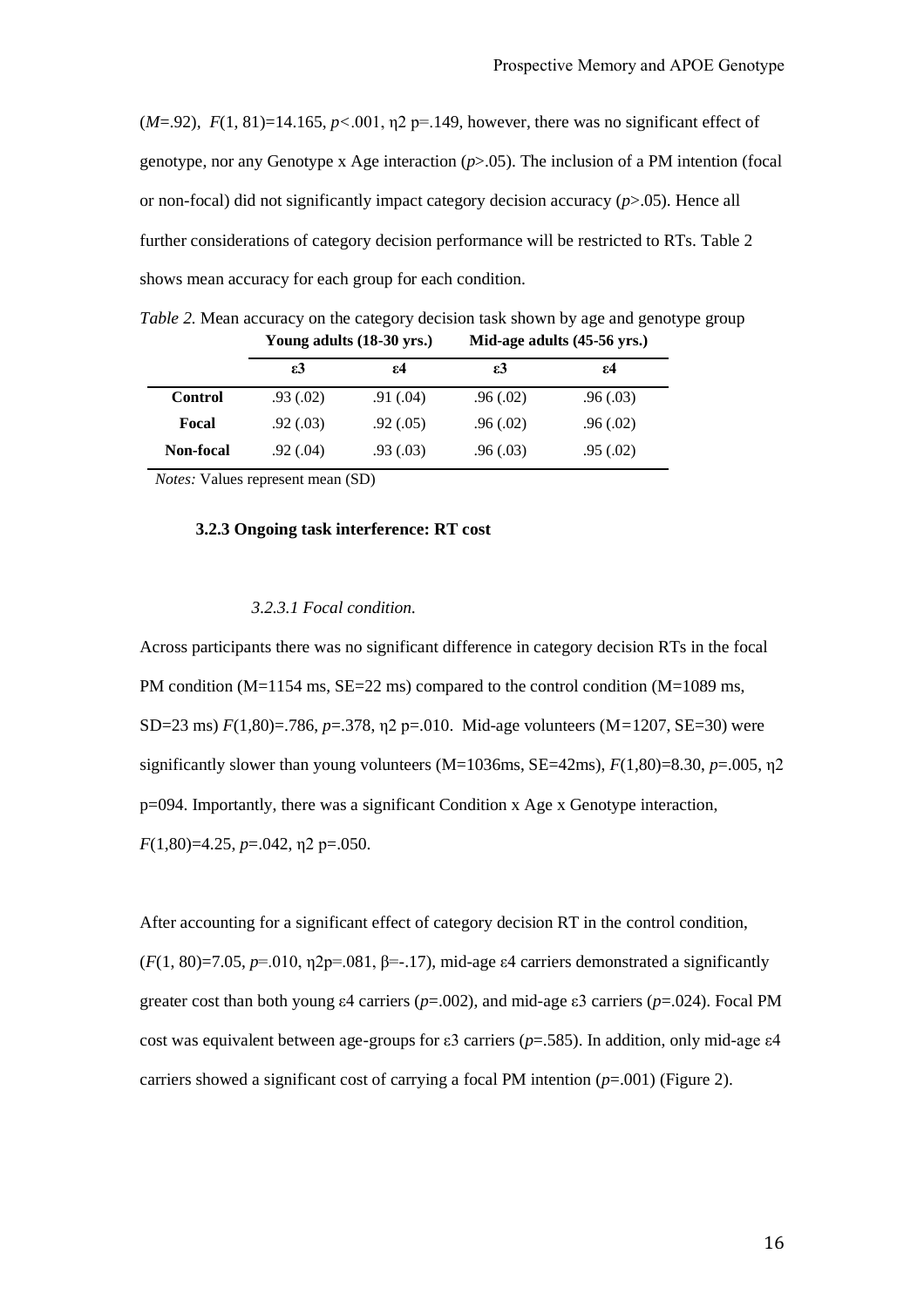

Figure 2. *Mean category decision RT shown for the control and focal condition.*

#### *3.2.3.2 Non-focal condition*

Category decision RTs were significantly longer in the non-focal PM condition (M=1495ms, SD= 409 ms) than the control condition (M=1107 ms, SD = 196 ms),  $F(1,83)$ =142.99,  $p<.001$ ,  $p<.033$ . Across conditions mid-age volunteers (M=1394ms, SE=38ms) were significantly slower than young volunteers  $(M=1189 \text{ms}, SE=46 \text{ms})$ ,  $F(1,83)=13.73$ ,  $p<.001$ , η2 p=.142. There was a significant Condition x Age x Genotype interaction, *F*(1,83)=5.27, *p*=.024, η2 p=.060.

After accounting for a significant effect of category decision RT in the control condition,  $(F(1, 80)=6.04, p=.016, \eta_2=0.070, \beta=.41)$ , SME analyses revealed a greater non-focal PM cost in mid-age ε4 carriers compared to young ε4 carriers (*p=.*027). There was a nonsignificant age-difference in the  $\varepsilon$ 3 group ( $p$ =.828). In mid-age volunteers there were no significant genotype differences in non-focal PM cost (*p=.*142) (Figure 3).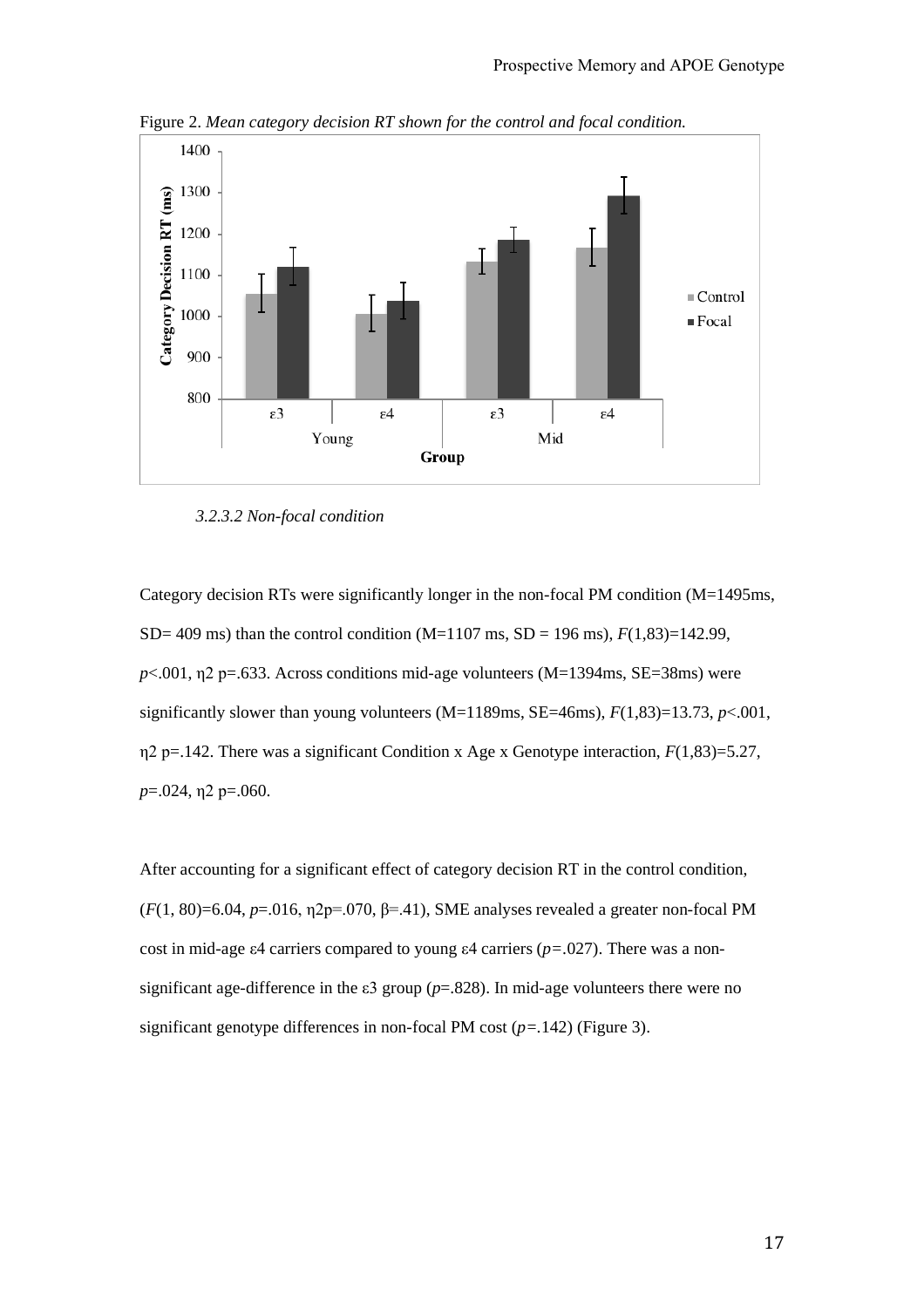

Figure 3. *Mean category decision RT shown for the control and non-focal condition.*

|  |  |  |  |  |  | Table 3. Mean RT and PM cost shown for category decision performance |  |
|--|--|--|--|--|--|----------------------------------------------------------------------|--|
|  |  |  |  |  |  |                                                                      |  |

|                  |           | Young adults (18-30 yrs.) |            | Mid-age adults (45-56 yrs.) |              |  |
|------------------|-----------|---------------------------|------------|-----------------------------|--------------|--|
|                  |           | $\epsilon$ 3              | 54         | $\varepsilon$ 3             | $\epsilon$ 4 |  |
| <b>Control</b>   | RT        | 1055 (129)                | 1008(142)  | 1134 (206)                  | 1168 (208)   |  |
| Focal            | <b>RT</b> | 1122 (163)                | 1039 (109) | 1187 (219)                  | 1294 (186)   |  |
|                  | Cost      | 67 (77)                   | 32(72)     | 53 (120)                    | 123 (136)    |  |
| <b>Non-Focal</b> | RT        | 1439 (267)                | 1255 (218) | 1516 (381)                  | 1735 (555)   |  |
|                  | Cost      | 383 (255)                 | 247 (209)  | 382 (263)                   | 544 (404)    |  |

*Table 4.* The mean (SD) proportion of correct PM responses across conditions (Focal; Nonfocal)

|                        |    | Focal     | <b>Non-focal</b> |
|------------------------|----|-----------|------------------|
| <b>Young adults</b>    | ε3 | .98(0.08) | .67(.35)         |
| $(18-30 \text{ yrs.})$ | 54 | .82(.34)  | .65(.36)         |
| Mid-age adults         | ε3 | .94(0.21) | .70(.35)         |
| $(45-56 \text{ yrs.})$ | ε4 | .98(.08)  | .74(.35)         |

# **3.2.1 PM accuracy**

The effect of Age on PM retrieval accuracy was non-significant for both focal and non-focal retrieval cues, irrespective of genotype group (*p>.*013). In addition, there were no significant mid-age genotype difference in focal or non-focal PM accuracy (*p*>.013). The mean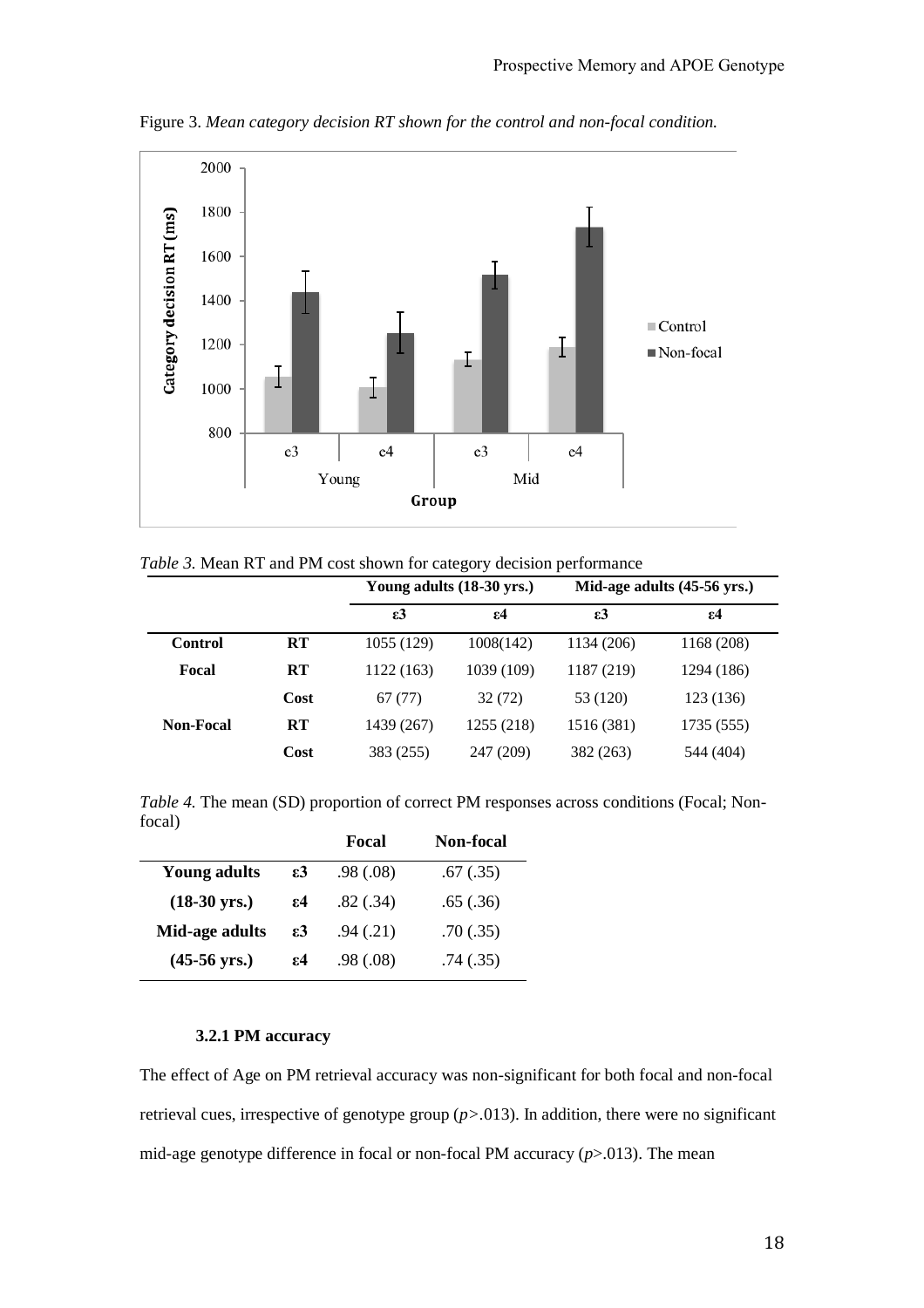proportion of focal and non-focal PM cues correctly retrieved for each volunteer group can be seen in Table 4.

#### **3.3 NASA task load index**

Table 5 shows the non-transformed ratings of subjective task load. There were no significant group differences in perceived effort during the category decision task, indexed using the NASA ( $p$ >.05). There was, however, a main effect of Genotype on subjective task demand, *F*(1, 80)=5.97, *p*=.017, η2 p=.069, driven by ε4 carriers (*M=*54.2) reporting greater mental demand than the ε3 group (*M*=47.5). The main effect of Age and the Age x Genotype interaction were non-significant for ratings of mental demand (*p*>.05).

*Table 5.* The mean (SD) NASA task load ratings shown by group

|                        |    | <b>Mental Demand</b> | <b>Effort</b> |
|------------------------|----|----------------------|---------------|
| <b>Young adults</b>    | ε3 | 31.6(10.6)           | 40.7(13.8)    |
| $(18-30 \text{ yrs.})$ | 54 | 43.9 (19.3)          | 54.2 (27.6)   |
| Mid-age adults         | ε3 | 41.5(24.2)           | 46.7(27.2)    |
| $(45-56 \text{ yrs.})$ | 54 | 54.4 (22.5)          | 48.6(23.15)   |

#### **4. Discussion**

The *APOE* ε4 genetic variant confers a risk for increased cognitive decline, both in association with AD and in older adults with no diagnosis of dementia. The present study asked whether *APOE* ε4 carriers show a distinct profile of early age-related change in focal and non-focal PM performance. Here, both PM retrieval accuracy and the cost of carrying a PM intention were interrogated as indices of PM performance. In addition, the research included subjective indices of mental demand and effort.

Irrespective of cue focality, the current findings report no *APOE-*genotype differences in PM retrieval accuracy. Task interference (the cost of carrying a PM intention on ongoing task performance), however, did indicate detrimental effects of *APOE* ε4: carrying a focal PM intention selectively slowed ongoing task performance in mid-age ε4 volunteers. For both focal and non-focal PM intentions, reports of greater PM interference in mid-age as compared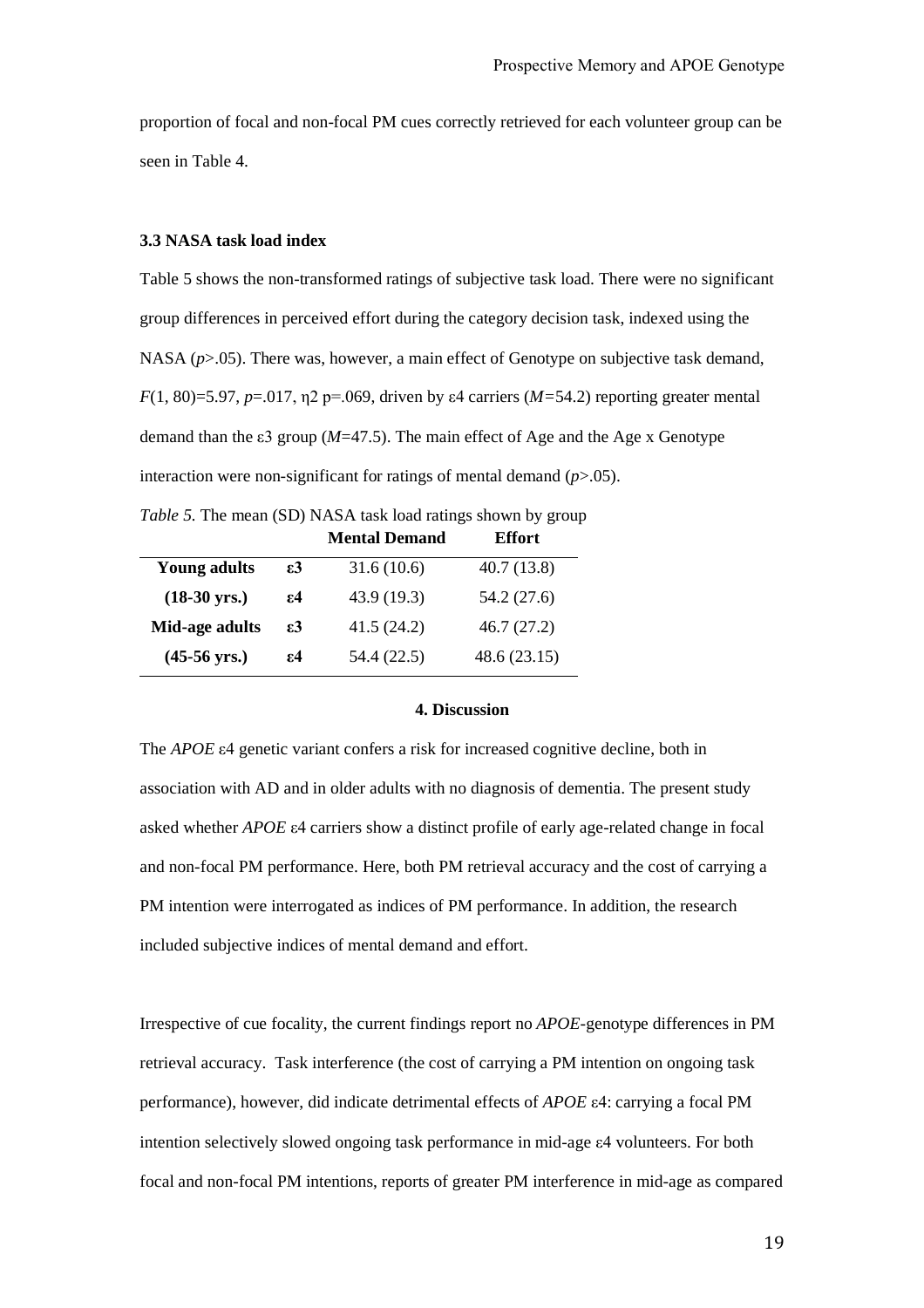to early adulthood was limited to carriers of the ε4 allele. In addition, ε4 carriers reported greater subjective mental demand of the category decision PM paradigm, irrespective of age.

Based on previous research (Lancaster et al., 2016), we anticipated genotype differences in the accuracy of non-focal PM retrieval. In this study, however, ε4 carriers demonstrated equivalent PM retrieval accuracy for both focal and non-focal cues but registered a higher cost in maintaining the PM intention. Past research reported increased frontal BOLD response during non-focal PM retrieval in mid-age ε4 carriers suggestive of the employment of early compensatory strategies (Evans et al., 2014). Hence, comparable PM retrieval in this mid-age ε4 carriers may be supported by greater allocation of cognitive resource, evidenced by slowing of ongoing task performance.

Only mid-age ε4 carriers showed a significant cost of carrying a focal PM intention, with slowed ongoing category decision-making compared to their age equivalent ε3 peers and to young ε4 carriers. Differential performance in the focal PM condition, coupled with the suggestion of differences in non-focal PM, draws a parallel between mid-age *APOE* ε4 carriers and the broad deficit reported across focal and non-focal PM in the very early stages of pathological memory decline (Duchek et al., 2006; McDaniel et al., 2011). Of note, however, the differences reported in mid-age ε4 carriers manifest as cost rather than prospective memory retrieval deficits. Because focal PM retrieval is hypothesized to rely on spontaneous memory processes, the presence of a focal PM costs may indicate compromised associative processing and supporting brain regions (Atienza et al., 2011; McDaniel et al., 2013; Cona et al., 2016) in mid-age *APOE* ε4 carriers. As ε4 genotype differences in the presence of AD pathology have been reported from the mid 5th decade (Lautner et al., 2017; Morris et al., 2010; Mishra et al., 2018), it is possible the ε4 differences reported here reflect undetected, preclinical disease. Indeed, the presence of focal PM costs in this group suggests mid-age ε4 carriers are shifting towards a monitoring strategy (characteristic of non-focal PM) to retrieve intentions. An alternative, but not mutually exclusive, account is that  $\varepsilon$ 4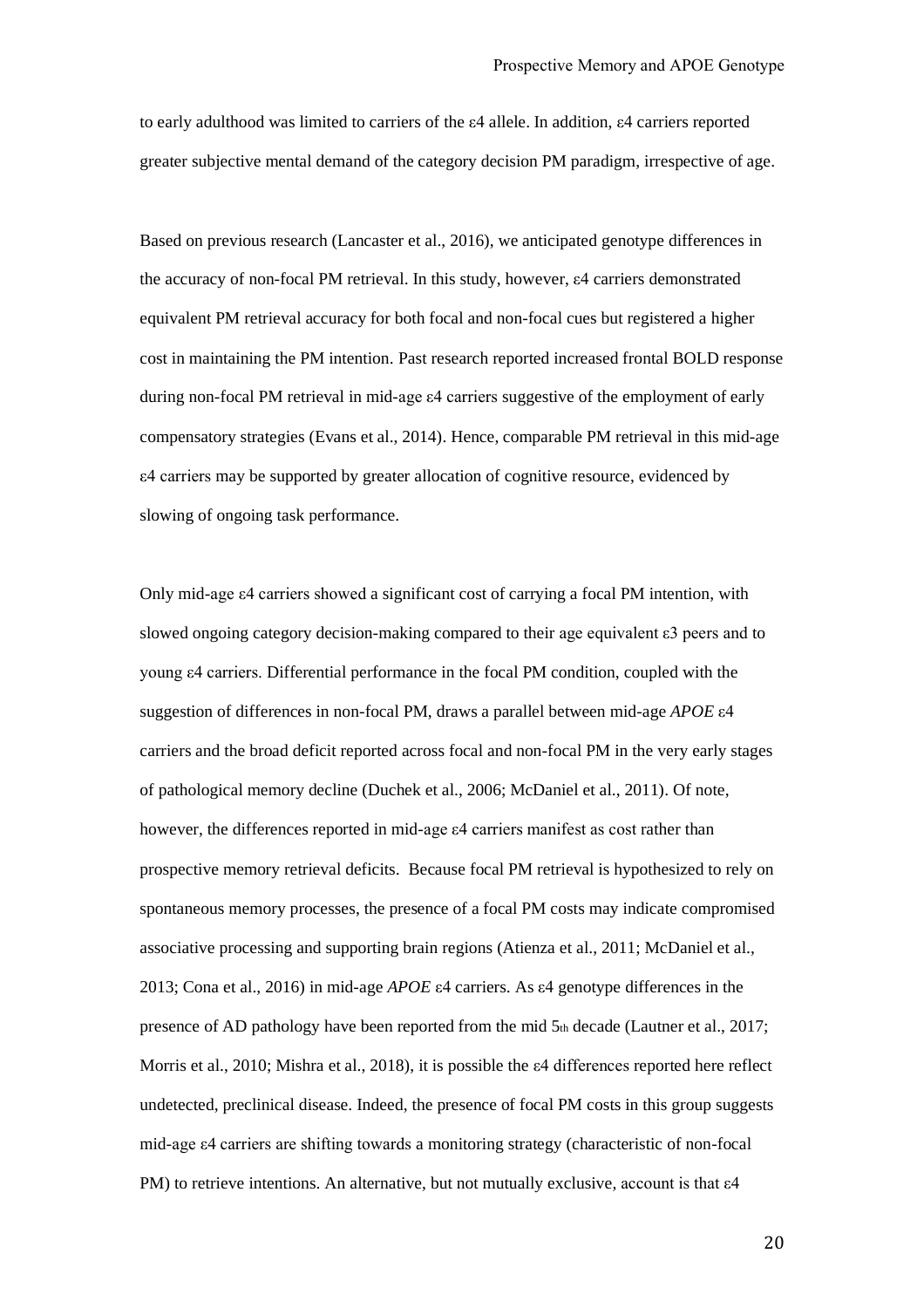carriers alter the strategy they used to complete the focal PM task based on a metacognitive awareness of their cognitive abilities (Phillips et al., 2008; Schnitzspahn et al., 2011), a factor in paradoxical age-related advantages in naturalistic prospective memory (Henry et al., 2004; Phillips et al., 2008; Schnitzspahn et al., 2011). Future research using subjective measures of anticipated task demand and predicted performance may help adjudicate between these alternatives.

Consistent with a profile of accelerated aging, mid-age ε4 carriers showed a greater agerelated increase in ongoing task cost (relative to young ε4 carriers) than did mid-age ε3 carriers (relative to young ε3 carriers) for both focal and non-focal PM intentions. Specifically, non-focal prospective interference costs are suggested to differ as a result of how individuals adjust the distribution of executive resources to the ongoing task based on their ability to cope with the demands of the PM (Boywitt & Rummel, 2012; Marsh et al., 2005). In support, increased variability of ongoing task RTs following the introduction of a non-focal PM correlates with successful PM retrieval (Loft et al., 2014), reflecting the necessary monitoring processes implemented to support retrieval. Hence, a trend of increased agerelated change in non-focal PM costs may reflect compromised maintenance of the PM intention in ε4 carriers by mid-adulthood. This is consistent with earlier conclusions of ε4 deficits in the ability to actively support multiple goals at the forefront of attention by midadulthood, based on performance on a card-sort measure of PM and a Stroop-switch paradigm (Lancaster et al, 2016).

Alternative accounts of prospective interference costs, however, are worth considering. It may be that the age-related increase in PM interference costs observed in ε4 carriers reflects increased ongoing response hesitancy, in the face of a more complicated decision making task (i.e. both a category-decision and a PM decision) (Heathcote et al., 2015; Horn et al., 2013; Strickland et al., 2017). Mid-age ε4 carriers may be adopting a more conservative task strategy to support PM retrieval, driving the observed performance differences. In the current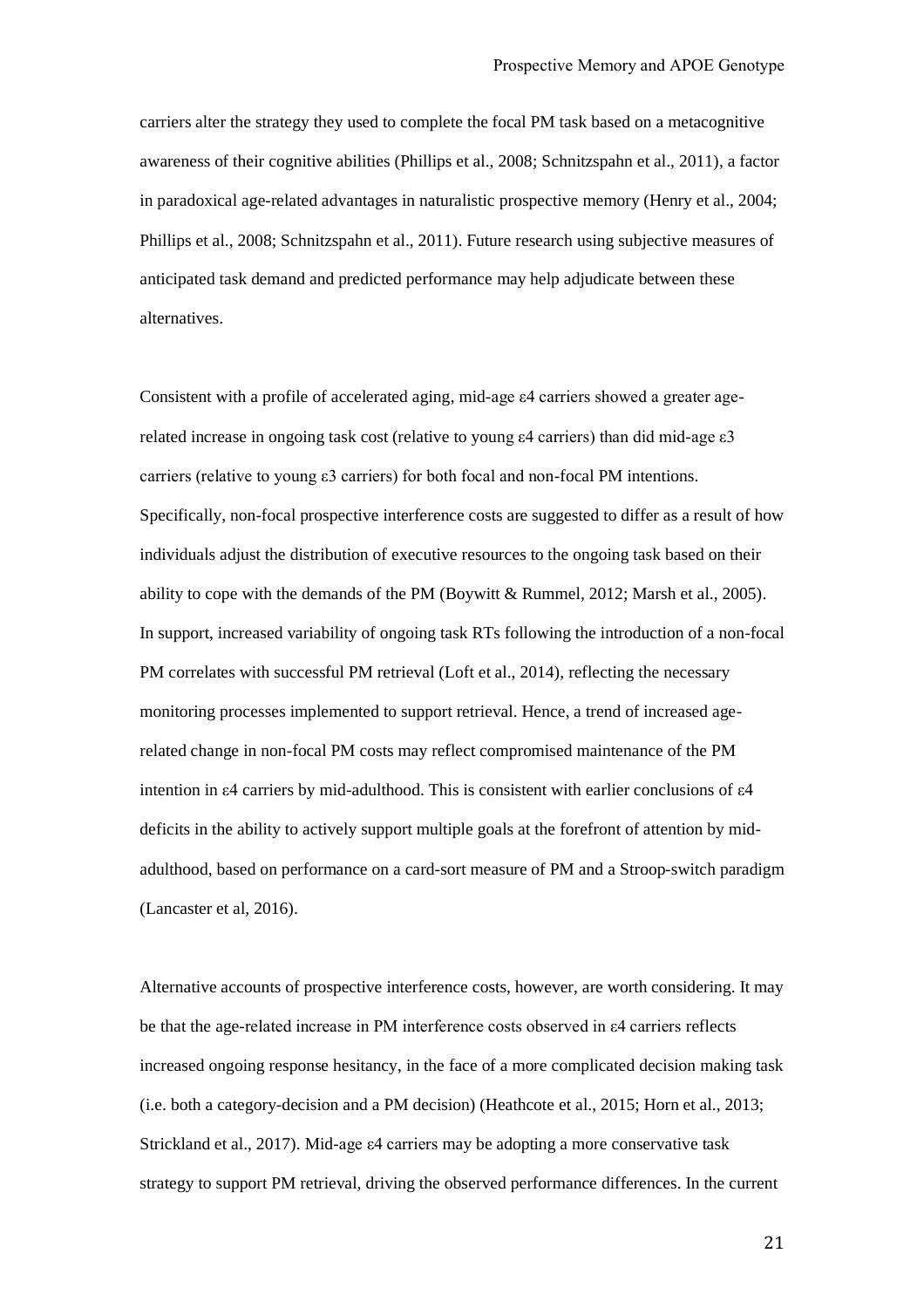study, however, there were no group differences in reported subjective effort during the completion of the PM task, which might be anticipated had there been greater checking for a PM cue on a trial-by-trial basis.

Finally, the absence of age-effects on PM retrieval accuracy is consistent with a previous study reporting comparable levels of PM accuracy in older (*M=*66.3 years), and mid-age *(M*=42.5 years) adults compared to young adults on an event-based PM task (Einstein et al., 1995, Experiment 3). The current study builds on these findings by including ongoing task interference as an additional metric, suggesting that early age-related change in PM performance may manifest as cost. This apparent accelerated decline in the ability to actively support multiple goals in ε4 carriers may disadvantage everyday function; for example, maintaining prospective intentions at the cost of ongoing attentional resource impacts driving (Lemercier et al., 2014) and multi-tasking performance in lab-based simulations of real-world behaviours (Schmitter-Edgecombe et al., 2013). This supports the importance of considering PM interference costs as a marker of functional impairment. A second conclusion of the earlier paper (Einstein et al., 1995), that age-associated change in PM retrieval accuracy depends on the degree of self-initiation required, could be an interesting manipulation for future research exploring *APOE* genotype effects on PM.

Several limitations of the present study must be acknowledged. First, the number of participants within each group (Genotype x Age) was relatively small and were unequal, hence statistical analysis may be underpowered for detecting small effect sizes (Rusticus & Lovato, 2014). Sample size further limited our consideration of *APOE* gene dose, with greater differences in attention and general processing reported in homozygote ε4 carriers by midadulthood (Blair et al., 2005; Greenwood, Lambert, Sunderland, Parasuraman, 2005), but not consistently (Trachtenberg et al., 2012). In addition, the current sample was not asked to complete a validated neuropsychological screen; at this sensitive stage of the lifespan there may be a number of confounding factors influencing the results including the presence of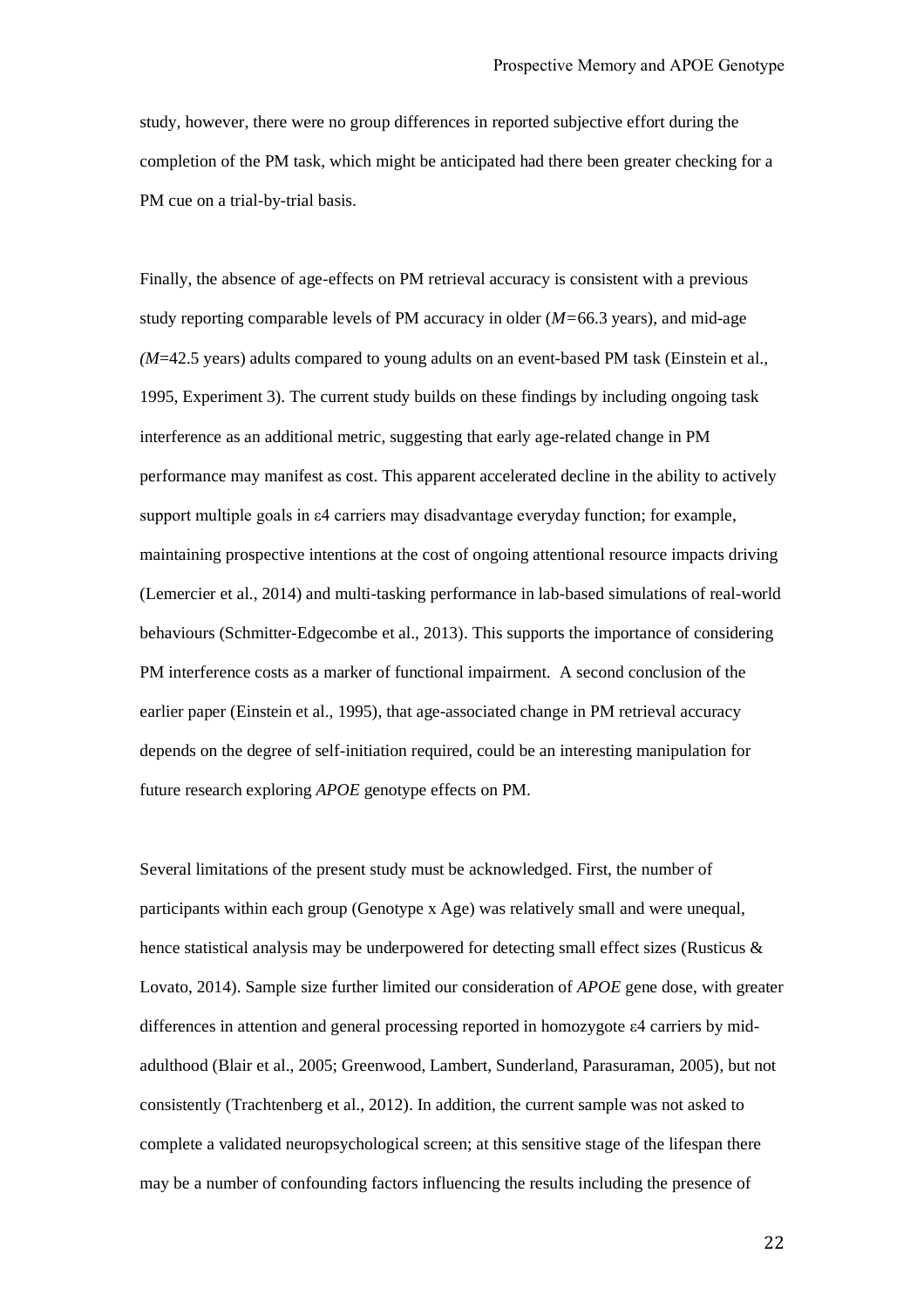emerging cognitive impairment.

A more general limitation of studying PM in a laboratory setting is the difficulty establishing automatic, associative retrieval processes in a situation where individuals may be motivated to maximally perform on task. Whilst steps were taken to discourage monitoring for focal cues (Anderson, McDaniel, & Einstein, 2017), the presence of ε4 differences in the automatic retrieval of a PM intention should be further established, for example using functional brain imaging. Future research can test the ecological validity of these findings by considering how *APOE* ε4 differences in lab-based tests of PM translate to complaints of prospective memory in daily life. In addition, the relatively limited number of binary PM retrieval opportunities in the current paradigm, whilst closer to the real-life demands of PM, limits the reliability and sensitivity of this as a measure of self-initiated retrieval (Uttl, 2008).

#### **4.1 Conclusions**

Mid-age individuals carrying at least one copy of the *APOE* ε4 genetic risk variant for AD showed greater costs of maintaining a concurrent PM intention relative to their young adult counterparts. They did not, however, show select impairment in PM retrieval accuracy by mid-adulthood. This mid-age deficit in cost of carrying a PM intention was observed for focal and non-focal PM cues, and selectively disadvantaged ongoing performance of ε4 carriers. Differential performance across the distinct subset of cognitive processes supporting both focal and non-focal PM is comparable to the broad pattern of deficits observed in individuals diagnosed with mild AD, and hence may represent early vulnerability in both MTL and frontal-based neural systems in carriers of this 'at-risk' allele. In conclusion, this research confirms subtle differences in the early aging trajectory of ε4 carriers, perhaps indicative of a vulnerability likeable to the preclinical stages of AD. Further research is needed to interrogate the mechanisms of early change in ε4 carriers, focusing on the vulnerability of neural systems to change across the lifespan, the effect of strategies on PM task performance and how this manifests in everyday life.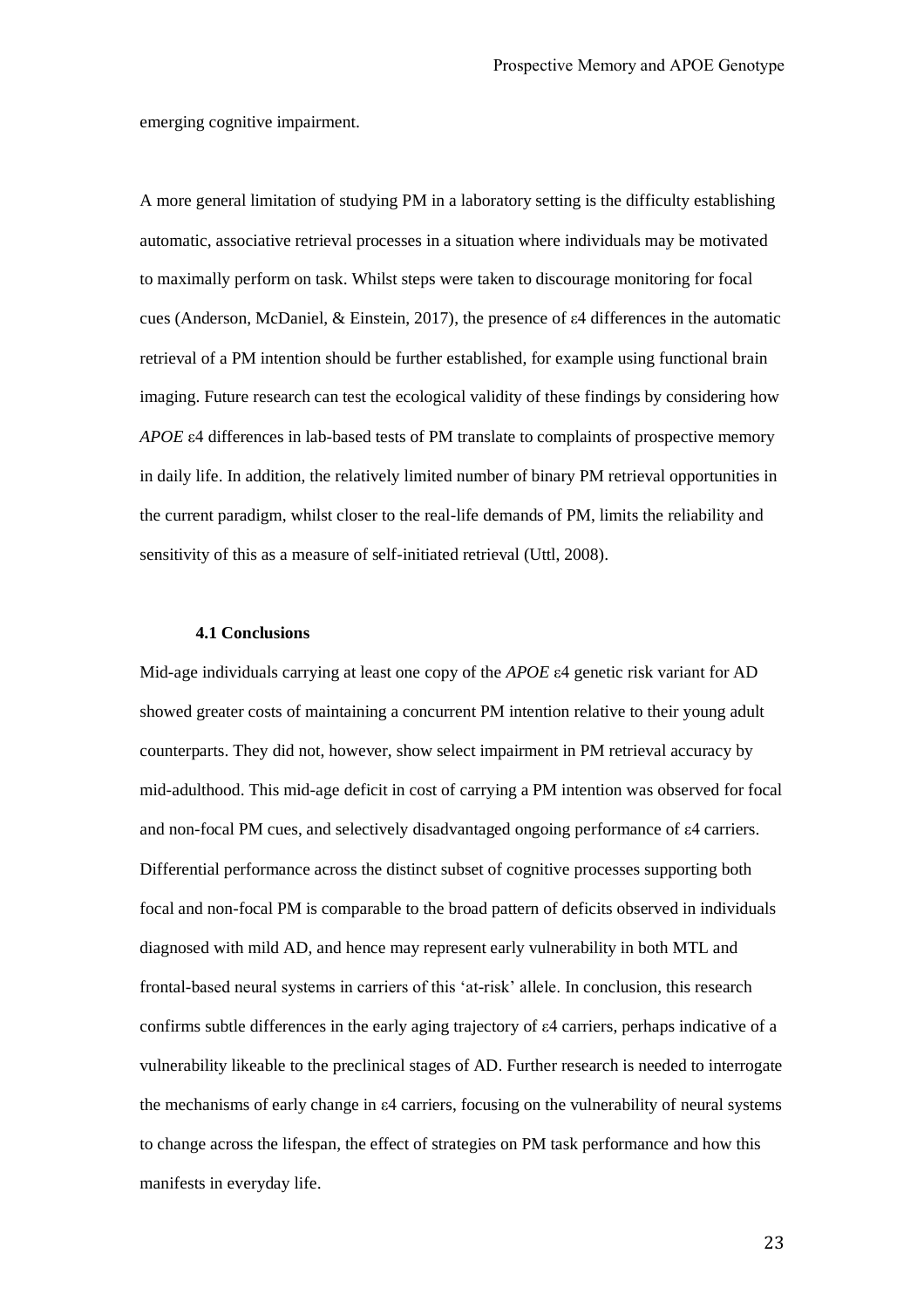# **Disclosure Statement**

The authors have no conflicts of interest to report.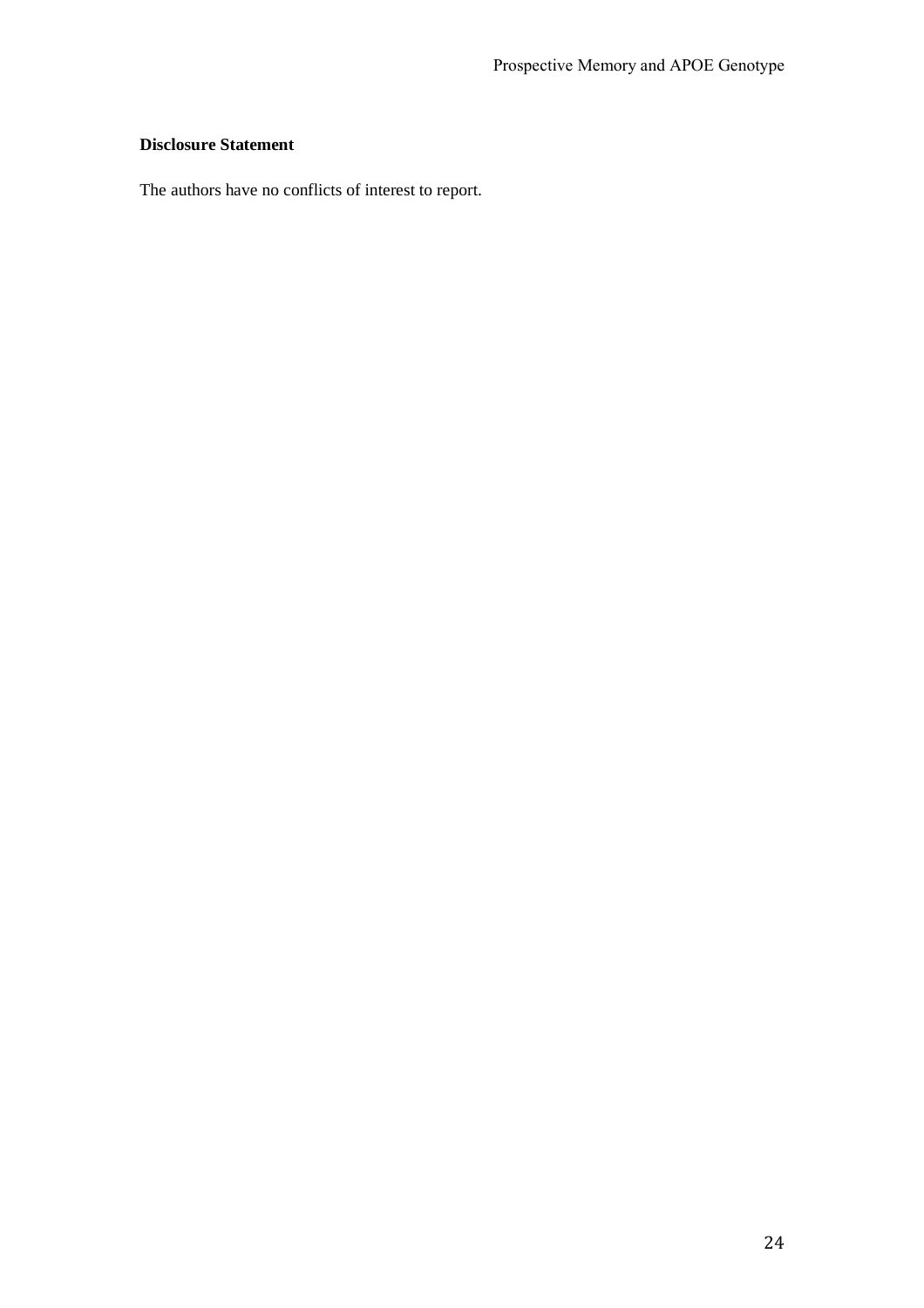#### **References**

- Anderson, F. T., McDaniel, M. A., & Einstein, G. O. (2017). Remembering to remember: an examination of the cognitive processes underlying prospective memory. *Reference module in neuroscience and biobehavioral psychology. Oxford, UK: Oxford Centre for Computational Neuroscience*, 1-13.
- Atienza, M., Atalaia-Silva, K. C., Gonzalez-Escamilla, G., Gil-Neciga, E., Suarez-Gonzalez, A., & Cantero, J. L. (2011). Associative memory deficits in mild cognitive impairment: the role of hippocampal formation. *Neuroimage*, *57*(4), 1331–1342. doi:10.1016/j.neuroimage.2011.05.047
- Bartzokis, G, JL, C., Sultzer, D., VW, H., KH, N., & Mintz, J. (2003). White matter structural integrity in healthy aging adults and patients with alzheimer disease: A magnetic resonance imaging study. *Archives of Neurology*, *60*(3), 393–398. http://dx.doi.org/10.1001/archneur.60.3.393
- Bartzokis, George, Lu, P. H., Geschwind, D. H., Tingus, K., Huang, D., Mendez, M. F., … Mintz, J. (2007). Apolipoprotein E affects both myelin breakdown and cognition: implications for age-related trajectories of decline into dementia. *Biological Psychiatry*, *62*(12), 1380–1387.
- Blair, C. K., Folsom, a R., Knopman, D. S., Bray, M. S., Mosley, T. H., & Boerwinkle, E. (2005). APOE genotype and cognitive decline in a middle-aged cohort. *Neurology*, *64*(2), 268–276. https://doi.org/10.1212/01.WNL.0000149643.91367.8A
- Blanco-Campal, A., Coen, R. F., Lawlor, B. A., Walsh, J. B., & Burke, T. E. (2009). Detection of prospective memory deficits Blanco-Campal, A., Coen, R. F., Lawlor, B. A., Walsh, J. B., & Burke, T. E. (2009). Detection of prospective memory deficits in mild cognitive impairment of suspected Alzheimer's disease etiology using a novel even. *Journal of the International Neuropsychological Society : JINS*, *15*(1), 154–159. https://doi.org/10.1017/S1355617708090127
- Boywitt, C. D., & Rummel, J. (2012). A diffusion model analysis of task interference effects in prospective memory. *Memory & Cognition*, *40*(1), 70–82. doi:10.3758/s13421-011- 0128-6
- Braak, H., & Braak, E. (1991). Neuropathological stageing of Alzheimer-related changes. *Acta Neuropathologica*, *82*(4), 239–259.
- Bunce, D., Bielak, A. a M., Anstey, K. J., Cherbuin, N., Batterham, P. J., & Easteal, S. (2014). APOE genotype and cognitive change in young, middle-aged, and older adults living in the community. *The Journals of Gerontology. Series A, Biological Sciences and Medical Sciences*, *69*(4), 379–386. https://doi.org/10.1093/gerona/glt103
- Bunce, D., Fratiglioni, L., Small, B. J., Winblad, B., & Bäckman, L. (2004). APOE and cognitive decline in preclinical Alzheimer disease and non-demented aging. *Neurology*, *63*(5), 816–821.
- Chi, S. Y., Rabin, L. A., Aronov, A., Fogel, J., Kapoor, A., & Wang, C. (2014). Differential Focal and Nonfocal Prospective Memory Accuracy in a Demographically Diverse Group of Nondemented Community-Dwelling Older Adults. *Journal of the International Neuropsychological Society*, *20*(10), 1015–1027. https://doi.org/10.1017/S1355617714000964
- Cona, G., Bisiacchi, P. S., Sartori, G., & Scarpazza, C. (2016). Effects of cue focality on the neural mechanisms of prospective memory: A meta-analysis of neuroimaging studies. *Scientific Reports*, *6*(April), 1–13. https://doi.org/10.1038/srep25983
- Cona, G., Scarpazza, C., Sartori, G., Moscovitch, M., & Bisiacchi, P. S. (2015). Neural bases of prospective memory: A meta-analysis and the "Attention to Delayed Intention" (AtoDI) model. *Neuroscience and Biobehavioral Reviews*, *52*, 21–37. https://doi.org/10.1016/j.neubiorev.2015.02.007
- Conway, A. R. A., & Kane, M. J. (2001). Capacity, control and conflict: An individual differences perspective on attentional capture. *Attraction, Distraction and Action: Multiple Perspectives on Attention Capture*, *133*, 349–372.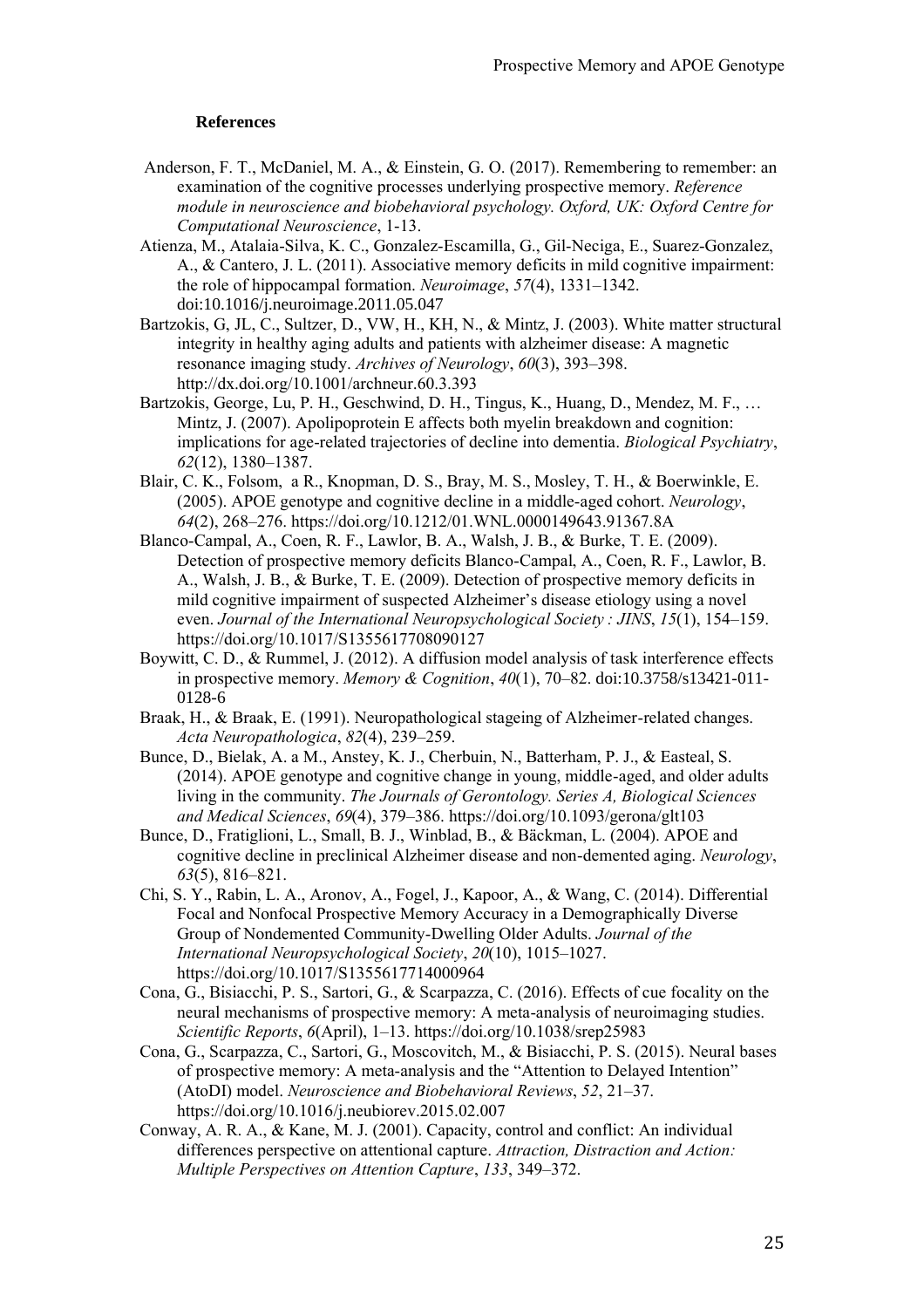- Corder, E.H., Saunders, A.M., Strittmatter, W. J., Schmechel, D.E., Gaskell, P.C., Small, G...&Pericak-Vance, M. . (1993). Gene does of apolipoprotein E type 4 allele and the risk of Alzheimer's disease in late onset families. *Science*, *261*(5123), 921–923.
- Costa, A., Caltagirone, C., & Carlesimo, G. A. (2011). Prospective memory impairment in mild cognitive impairment: An analytical review. *Neuropsychology Review*, *21*(4), 390– 404. https://doi.org/10.1007/s11065-011-9172-z
- Dermody, N., Hornberger, M., Piguet, O., Hodges, J. R., & Irish, M. (2016). Prospective memory impairments in Alzheimer's disease and behavioral variant frontotemporal dementia: Clinical and neural correlates. *Journal of Alzheimer's Disease*, *50*(2), 425- 441. doi: 10.3233/JAD-150871
- Driscoll, I., McDaniel, M. A., & Guynn, M. J. (2005). Apolipoprotein E and prospective memory in normally aging adults, *19*(1), 28–34. https://doi.org/10.1037/0894- 4105.19.1.28
- Duchek, J. M., Balota, D. a, & Cortese, M. (2006). Prospective memory and apolipoprotein E in healthy aging and early stage Alzheimer's disease. *Neuropsychology*, *20*(6), 633–644. https://doi.org/10.1037/0894-4105.20.6.633
- Einstein, G. O., McDaniel, M. A., Richardson, S. L., Guynn, M. J., & Cunfer, A. (1995). Aging and prospective memory: examining the influences of self-initiated retrieval processes. *Journal of Experimental Psychology. Learning, Memory, and Cognition*, *21*(4), 996–1007. https://doi.org/10.1037/0278-7393.21.4.996
- Einstein, G. O., McDaniel, M. A., Thomas, R., Mayfield, S., Shank, H., Morrisette, N., & Breneiser, J. (2005). Multiple processes in prospective memory retrieval: factors determining monitoring versus spontaneous retrieval. *Journal of Experimental Psychology: General*, *134*(3), 327.
- Evans, S., Dowell, N. G., Tabet, N., Tofts, P. S., King, S. L., & Rusted, J. M. (2014). Cognitive and neural signatures of the APOE E4 allele in mid-aged adults. *Neurobiology of Aging*, *35*(7), 1615–1623. https://doi.org/10.1016/j.neurobiolaging.2014.01.145
- Farrer, L. A., Cupples, L. A., Haines, J. L., Hyman, B., Kukull, W. a, Mayeux, R., … van Duijn, C. M. (1997). Effects of age, sex, and ethnicity on the association between apolipoprotein E genotype and Alzheimer disease. A meta-analysis. APOE and Alzheimer Disease Meta Analysis Consortium. *JAMA : The Journal of the American Medical Association*, *278*(16), 1349–1356. https://doi.org/10.1001/jama.1997.03550160069041
- Gordon, B. A., Shelton, J. T., Bugg, J. M., McDaniel, M. A., & Head, D. (2011). Structural correlates of prospective memory. *Neuropsychologia*, *49*(14), 3795–3800. https://doi.org/10.1016/j.neuropsychologia.2011.09.035
- Greenwood, P. M, Lambert, C Sunderland, T, Paraduraman, R. (2005). Effects of Apolipoprotein E Genotype on Spatial Attention, Working Memory, and their interaction in Healthy, Middle-Aged Adults: Results from the National Institute of Mental Health's BIOCARD study. *Neuropsychology*, *19*(2), 199–211.
- Harrison, T. L., & Einstein, G. O. (2010). Prospective memory: Are preparatory attentional processes necessary for a single focal cue? *Memory & Cognition*, *38*(7), 860–867.
- Heathcote, A., Loft, S., & Remington, R. W. (2015). Slow down and remember to remember! A delay theory of prospective memory costs. *Psychological Review*, *122*(2), 376.
- Henry, J. D., MacLeod, M. S., Phillips, L. H., & Crawford, J. R. (2004). A meta-analytic review of prospective memory and aging. American Psychological Association.
- Hering, A., Kliegel, M., Rendell, P. G., Craik, F. I. M., & Rose, N. S. (2018). Prospective Memory Is a Key Predictor of Functional Independence in Older Adults. *Journal of the International Neuropsychological Society*, 1–6.
- Horn, S. S., Bayen, U. J., & Smith, R. E. (2013). Adult age differences in interference from a prospective-memory task: a diffusion model analysis. *Psychonomic Bulletin & Review*, *20*(6), 1266–1273. https://doi.org/10.3758/s13423-013-0451-y
- Huppert, F. A., Johnson, T., & Nickson, J. (2002). High prevalence of prospective memory impairment in the elderly and in early-stage dementia: Findings from a population-based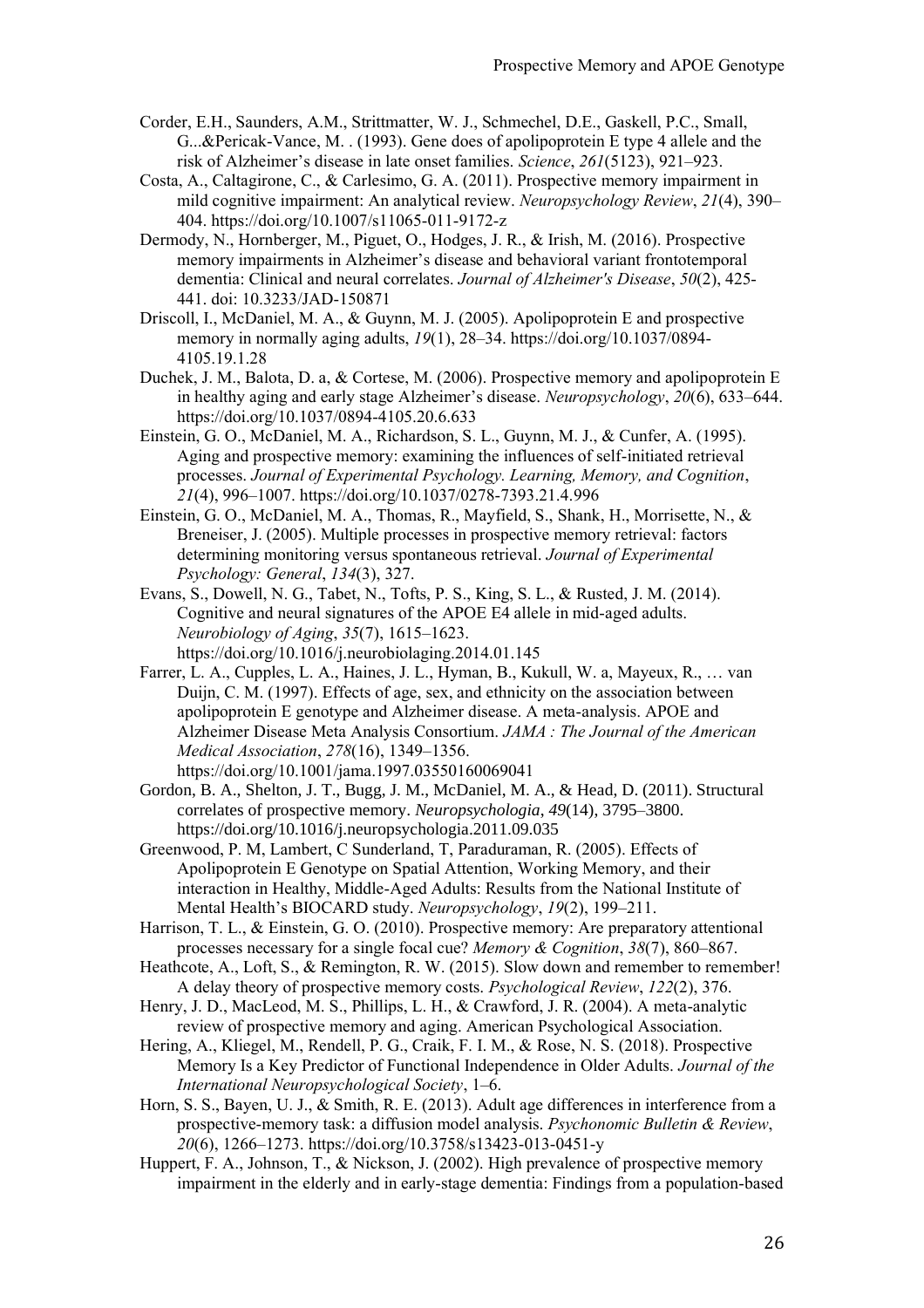study. *Applied Cognitive Psychology*, *14*(7), S63–S81. https://doi.org/10.1002/acp.771

- Ihle, A., Bunce, D., & Kliegel, M. (2012). APOE ε4 and cognitive function in early life: a meta-analysis. *Neuropsychology*. *26*(3), 267-277. https://doi.org/10.1037/a0026769
- Irwin, K., Sexton, C., Daniel, T., Lawlor, B., & Naci, L. (2018). Healthy Aging and Dementia: Two Roads Diverging in Midlife? *Frontiers in Aging Neuroscience*, *10*(September), 1–12. https://doi.org/10.3389/fnagi.2018.00275
- Jack, C. R., Wiste, H. J., Weigand, S. D., Knopman, D. S., Vemuri, P., Mielke, M. M., … Petersen, R. C. (2015). Age, Sex, and *APOE* ε4 Effects on Memory, Brain Structure, and β-Amyloid Across the Adult Life Span. *JAMA Neurology*, *72*(5), 511. https://doi.org/10.1001/jamaneurol.2014.4821
- Kane, M. J., & Engle, R. W. (2003). Working-memory capacity and the control of attention: The contributions of goal neglect, response competition, and task set to Stroop interference. *Journal of Experimental Psychology: General*, *132*(1), 47–70. https://doi.org/10.1017/CBO9781107415324.004
- Kliegel, M., Ballhausen, N., Hering, A., Ihle, A., Schnitzspahn, K. M., & Zuber, S. (2016). Prospective memory in older adults: Where we are now and what is next. *Gerontology*, *62*(4), 459–466.
- Kliegel, M., Jäger, T., & Phillips, L. H. (2008). Adult age differences in event-based prospective memory: a meta-analysis on the role of focal versus nonfocal cues. *Psychology and Aging*, *23*(1), 203–208. https://doi.org/10.1037/0882-7974.23.1.203
- Lamichhane, B., McDaniel, M. A., Waldum, E. R., & Braver, T. S. (2018). Age-related changes in neural mechanisms of prospective memory. *Cognitive, Affective, & Behavioral Neuroscience*, 1–18. https://doi.org/10.3758/s13415-018-0617-1
- Lancaster, C., Bunce, D., Tabet, N., & Rusted, J. (*in prep). APOE* and Lifestyle interact in mid-adulthood: effects on executive attention
- Lancaster, C., Tabet, N., & Rusted, J. (2016). Neurobiology of Aging The APOE paradox : do attentional control differences in mid-adulthood re fl ect risk of late-life cognitive decline. *Neurobiology of Aging*, *48*, 114–121. https://doi.org/10.1016/j.neurobiolaging.2016.08.015
- Lancaster, C., Tabet, N., & Rusted, J. (2017). The Elusive Nature of APOE ε4 in Midadulthood: Understanding the Cognitive Profile. *Journal of the International Neuropsychological Society*, (2016), 1–15. https://doi.org/10.1017/S1355617716000990
- Lautner, R., Insel, P. S., Skillbäck, T., Olsson, B., Landén, M., Frisoni, G. B., ... & Hansson, O. (2017). Preclinical effects of APOE ε4 on cerebrospinal fluid Aβ42 concentrations. *Alzheimer's research & therapy*, *9*(1), 87. https://doi.org/10.1186/s13195-017-0313-3
- Lemercier, C., Pêcher, C., Berthié, G., Valéry, B., Vidal, V., Paubel, P. V., ... & Lagarde, E. (2014). Inattention behind the wheel: How factual internal thoughts impact attentional control while driving. *Safety science*, *62*, 279-285. https://doi.org/10.1016/j.ssci.2013.08.011
- Loft, S., Bowden, V. K., Ball, B. H., & Brewer, G. A. (2014). Fitting an ex-Gaussian function to examine costs in event-based prospective memory: evidence for a continuous monitoring profile. *Acta Psychologica*, *152*, 177–182. https://doi.org/10.1016/j.actpsy.2014.08.010
- Marioni, R. E., Campbell, A., Scotland, G., Hayward, C., Porteous, D. J., & Deary, I. J. (2015). Differential effects of the APOE e4 allele on different domains of cognitive ability across the life-course. *European Journal of Human Genetics*, (November 2014), 1–5. https://doi.org/10.1038/ejhg.2015.210
- Marsh, R. L., Hicks, J. L., & Cook, G. I. (2005). On the relationship between effort toward an ongoing task and cue detection in event-based prospective memory. *Journal of Experimental Psychology. Learning, Memory, and Cognition*, *31*(1), 68–75. https://doi.org/10.1037/0278-7393.31.1.68
- Marsh, R. L., Hicks, J. L., Cook, G. I., Hansen, J. S., & Pallos, A. L. (2003). Interference to ongoing activities covaries with the characteristics of an event-based intention. *Journal*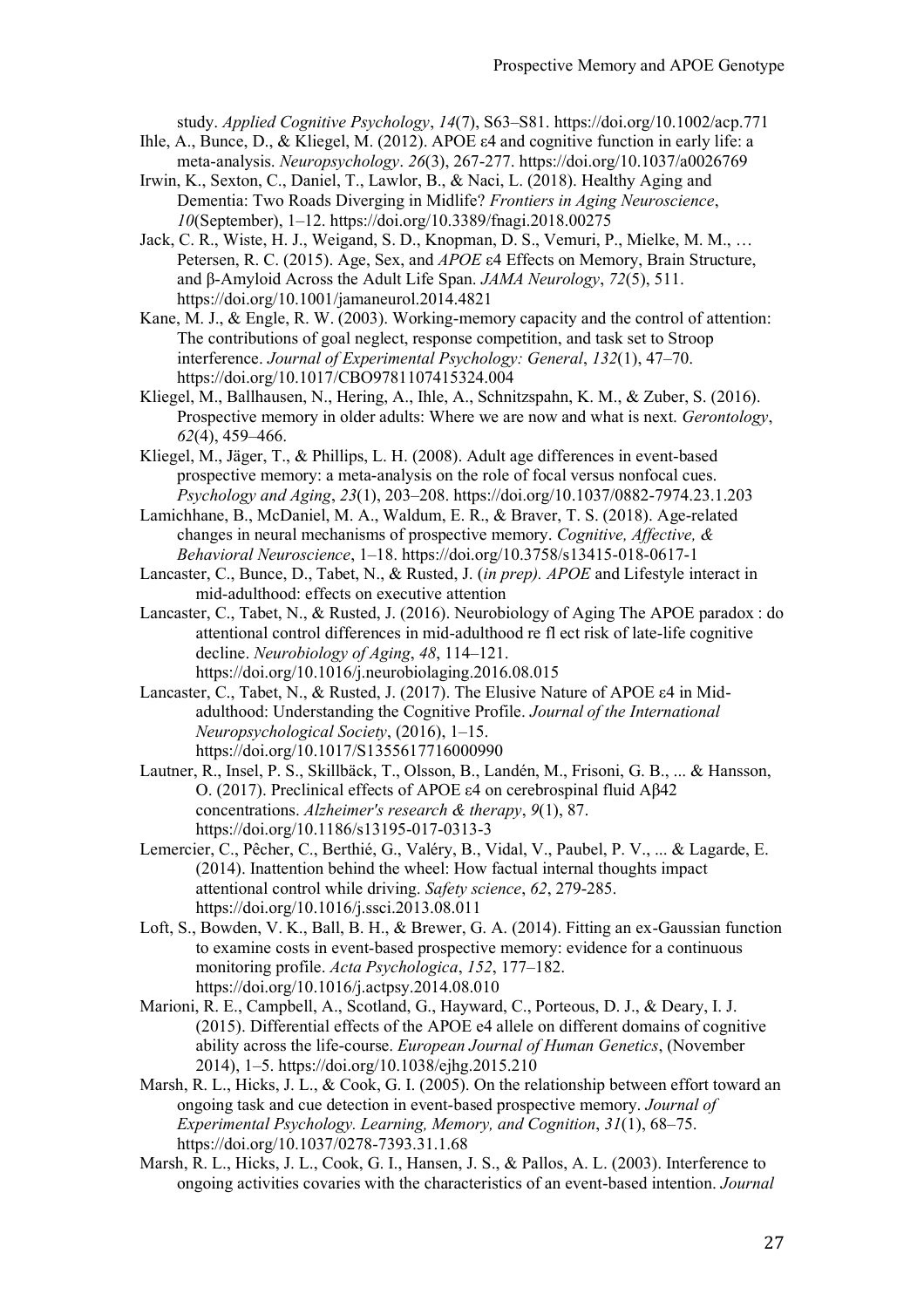*of Experimental Psychology: Learning, Memory, and Cognition*, *29*(5), 861.

- McDaniel, M. A., Einstein, G. O., & Jacoby, L. L. (2008). New considerations in aging and memory: The glass may be half full. In F. Craik & T. Salthouse (Eds.), *The Handbook of Aging and Cognition , 3rd Edition* (pp. 251-310).
- McDaniel, M. A., LaMontagne, P., Beck, S. M., Scullin, M. K., & Braver, T. S. (2013). Dissociable neural routes to successful prospective memory. *Psychological Science*, *24*(9), 1791–1800.
- Mcdaniel, M. A., Shelton, J. T., & Breneiser, J. E. (2012). Focal and Non-focal Prospective Memory Performance in Very Mild Dementia: A Signature Decline, *25*(3), 387–396. https://doi.org/10.1037/a0021682.Focal
- McDaniel, M. A., Shelton, J. T., Breneiser, J. E., Moynan, S., & Balota, D. A. (2011). Focal and nonfocal prospective memory performance in very mild dementia: A signature decline. *Neuropsychology*, *25*(3), 387.
- McDaniel, M. A., Umanath, S., Einstein, G. O., & Waldum, E. R. (2015). Dual pathways to prospective remembering. *Frontiers in Human Neuroscience*, *9*. https://doi.org/10.3389/fnhum.2015.00392
- Mishra, S., Blazey, T. M., Holtzman, D. M., Cruchaga, C., Su, Y., Morris, J. C., ... & Gordon, B. A. (2018). Longitudinal brain imaging in preclinical Alzheimer disease: impact of APOE ε4 genotype. *Brain*, *141*(6), 1828-1839. https://doi.org/10.1093/brain/awy103
- Morris, J. C., Roe, C. M., Xiong, C., Fagan, A. M., Goate, A. M., Holtzman, D. M., & Mintun, M. A. (2010). APOE predicts amyloid‐beta but not tau Alzheimer pathology in cognitively normal aging. *Annals of neurology*, *67*(1), 122-131. doi: 10.1002/ana.21843
- Mullet, H. G., Scullin, M. K., Hess, T. J., Scullin, R. B., Arnold, K. M., & Einstein, G. O. (2013). Prospective memory and aging: Evidence for preserved spontaneous retrieval with exact but not related cues. *Psychology and Aging*, *28*(4), 910-922.
- Nelson, H. E., & Willison, J. (1991). *National Adult Reading Test (NART).* Nfer-Nelson.
- Phillips, L. H., Henry, J. D. and Martin, M. (2008). Adult aging and prospective memory: the importance of ecological validity. In Kliegel, M., McDaniel, M. A. and Einstein, G. O. (eds.), *Prospective Memory: Cognitive, Neuroscience, Developmental, and Applied Perspectives*. London: Lawrence Erlbaum
- Raz, N. (2000). Aging of the brain and its impact on cognitive performance: Integration of structural and functional findings. In F. I. M. Craik & T. A. Salthouse (Eds.), *The handbook of aging and cognition* (pp. 1-90). Mahwah, NJ, US: Lawrence Erlbaum Associates Publishers.
- Reinvang, I., Winjevoll, I. L., Rootwelt, H., & Espeseth, T. (2010). Working memory deficits in healthy APOE epsilon 4 carriers. *Neuropsychologia*, *48*(2), 566–573. https://doi.org/10.1016/j.neuropsychologia.2009.10.018
- Rusted, J., & Carare, R. O. (2015). Are the effects of APOE ε4 on cognitive function in nonclinical populations age-and gender-dependent? *Neurodegenerative Disease Management*, *5*(1), 37–48.
- Rusticus, S. A., & Lovato, C. Y. (2014). Impact of Sample Size and Variability on the Power and Type I Error Rates of Equivalence Tests: A Simulation Study. *Practical Assessment, Research & Evaluation*, *19*(11), 1–10.
- Salo, A., Ylikoski, R., Verkkoniemi, A., Polvikoski, T., Juva, K., Rastas, S., … Notkola, I.-L. (2001). Does apolipoprotein E influence learning and memory in the nondemented oldest old? *International Psychogeriatrics*, *13*(04), 451–459.
- Salthouse, T. A. (1991). Mediation of adult age differences in cognition by reductions in working memory and speed of processing. *Psychological Science*, *2*(3), 179–183.
- Salvato, G. (2015). Does apolipoprotein E genotype influence cognition in middle-aged individuals? *Current Opinion in Neurology*, *28*(6), 612–617.
- Schmitter-Edgecombe, M., McAlister, C., & Weakley, A. (2012). Naturalistic assessment of everyday functioning in individuals with mild cognitive impairment: The day-out task. *Neuropsychology*, *26*(5), 631-641. doi: 10.1037/a0029352
- Schnitzspahn, K. M., Ihle, A., Henry, J. D., Rendell, P. G., & Kliegel, M. (2011). The ageprospective memory-paradox: An exploration of possible mechanisms. *International*